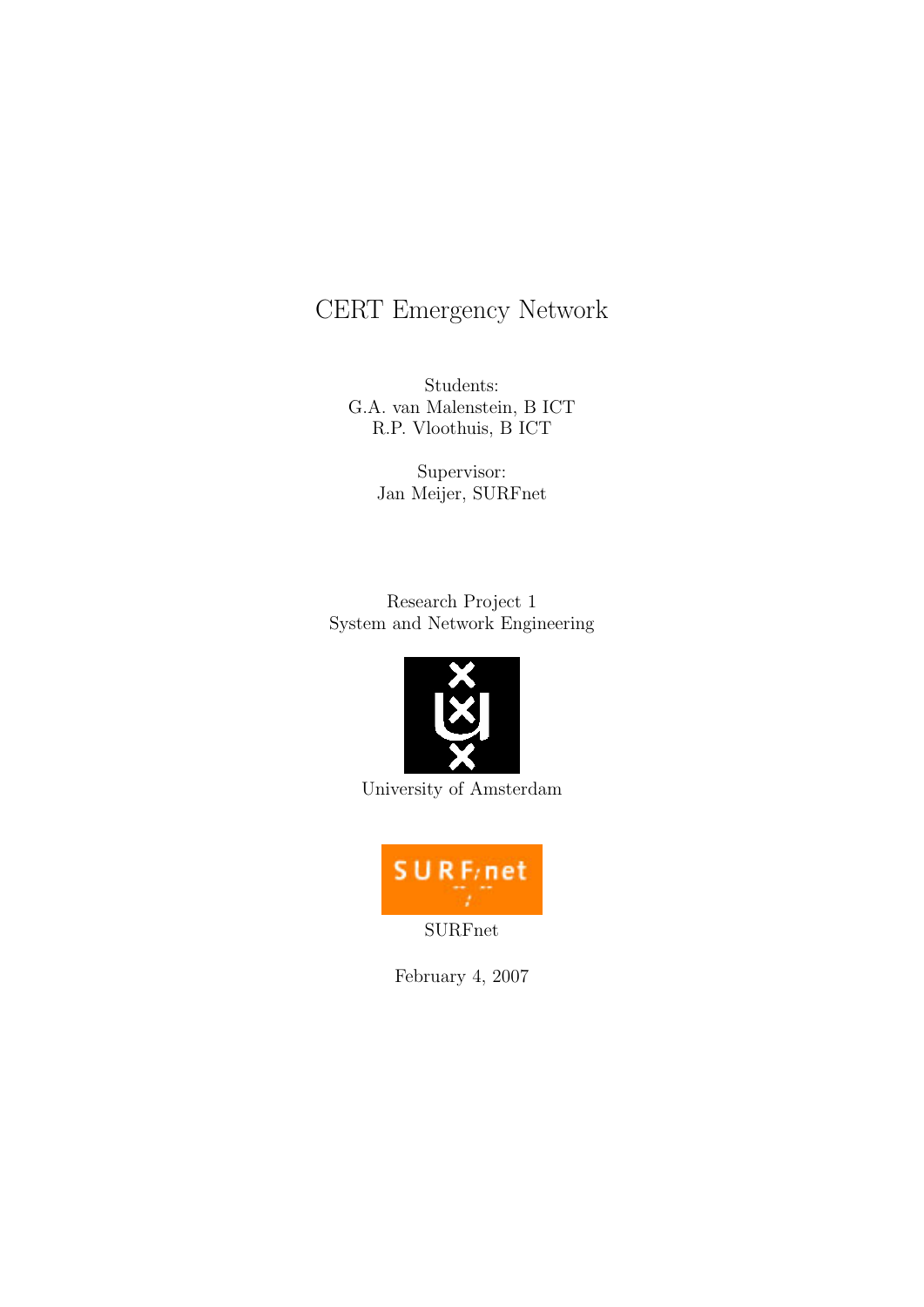#### Abstract

This report describes alternative ways for Computer Emergency Response Teams (CERTs) to communicate with each other in case all regular communication methods (Internet, GSM) fail. First, the function of CERTs is described. An overview of techniques for this problem is presented: a TETRA network, KPN Emergency Network, (packet)radio, WiMAX and satellite communications. Also organizational problems are described. A possible solution direction is described along with recommendations and future work.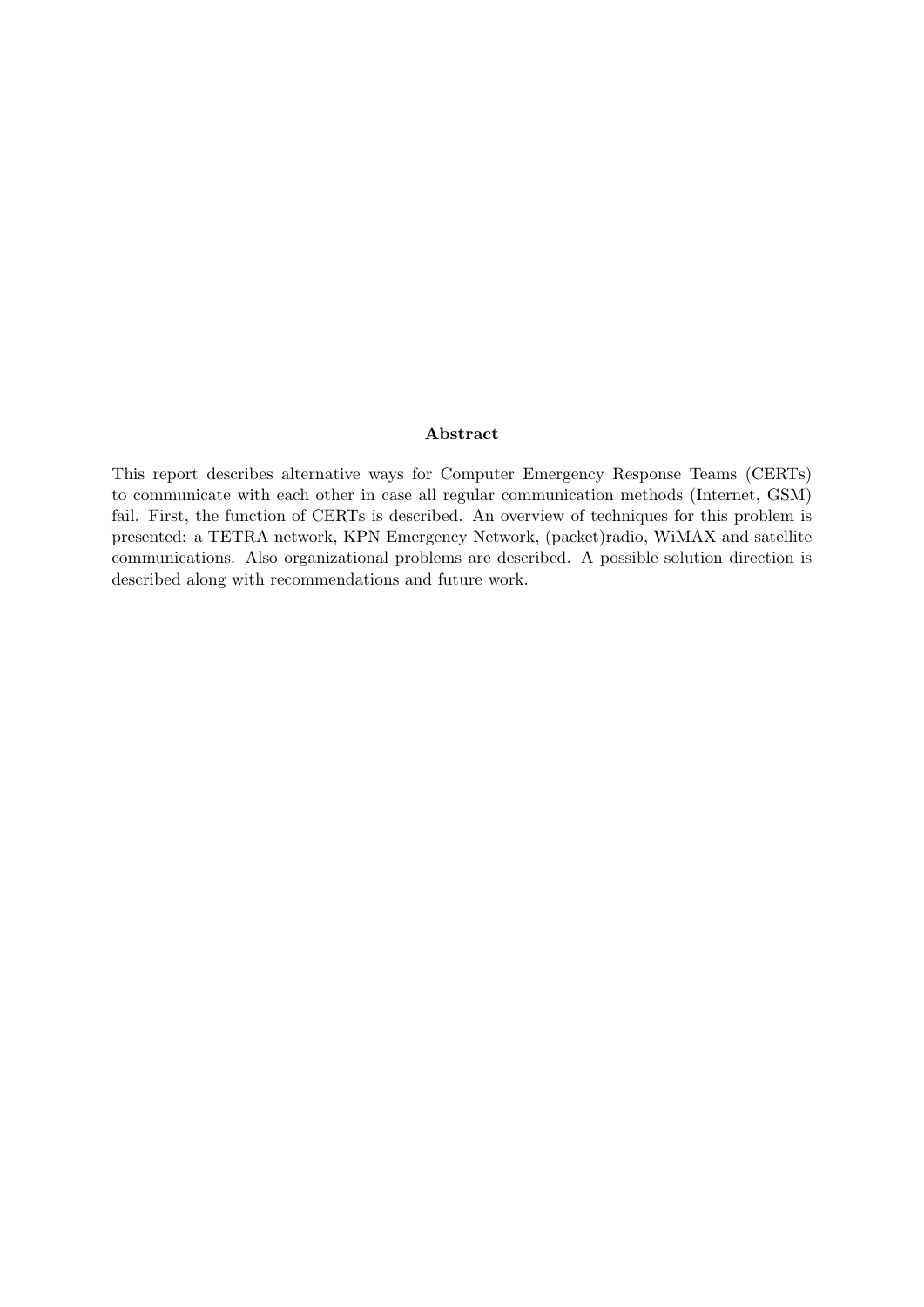# **Contents**

| $\mathbf{1}$   | Introduction                                                                                                                              | $\overline{2}$ |  |  |  |  |
|----------------|-------------------------------------------------------------------------------------------------------------------------------------------|----------------|--|--|--|--|
|                | 1.1                                                                                                                                       | 3              |  |  |  |  |
|                | $1.2\,$                                                                                                                                   | 3              |  |  |  |  |
|                | 1.3<br>Scope                                                                                                                              | $\overline{4}$ |  |  |  |  |
|                | 1.4                                                                                                                                       | $\overline{4}$ |  |  |  |  |
|                | 1.5                                                                                                                                       | 5              |  |  |  |  |
| $\overline{2}$ | <b>CERTs</b>                                                                                                                              | 6              |  |  |  |  |
| 3              | <b>Organizational problems</b>                                                                                                            | 8              |  |  |  |  |
| 4              | <b>Technical solutions</b><br>9                                                                                                           |                |  |  |  |  |
|                | 41                                                                                                                                        | 11             |  |  |  |  |
|                | 4.2                                                                                                                                       | 13             |  |  |  |  |
|                | 4.3                                                                                                                                       | 15             |  |  |  |  |
|                |                                                                                                                                           | 16             |  |  |  |  |
|                | Solution $4 - WIMAX$ , $\ldots$ , $\ldots$ , $\ldots$ , $\ldots$ , $\ldots$ , $\ldots$ , $\ldots$ , $\ldots$ , $\ldots$ , $\ldots$<br>4.4 | 18             |  |  |  |  |
|                | 4.5                                                                                                                                       | 20             |  |  |  |  |
| $5^{\circ}$    | <b>Solution direction</b>                                                                                                                 | 22             |  |  |  |  |
|                | 5.1                                                                                                                                       | 22             |  |  |  |  |
|                | 5.2                                                                                                                                       | 22             |  |  |  |  |
|                | 5.3                                                                                                                                       | 22             |  |  |  |  |
|                | 5.4                                                                                                                                       | 23             |  |  |  |  |
|                | 5.5                                                                                                                                       | 23             |  |  |  |  |
|                | Example of satellite communications<br>5.6                                                                                                |                |  |  |  |  |
|                |                                                                                                                                           | 23             |  |  |  |  |
|                | 5.7                                                                                                                                       | 24             |  |  |  |  |
|                | 5.8                                                                                                                                       | 24             |  |  |  |  |
| 6              | Conclusion                                                                                                                                | 25             |  |  |  |  |
|                | 6.1                                                                                                                                       | 25             |  |  |  |  |
| 7.             | <b>Future Work</b>                                                                                                                        | 26             |  |  |  |  |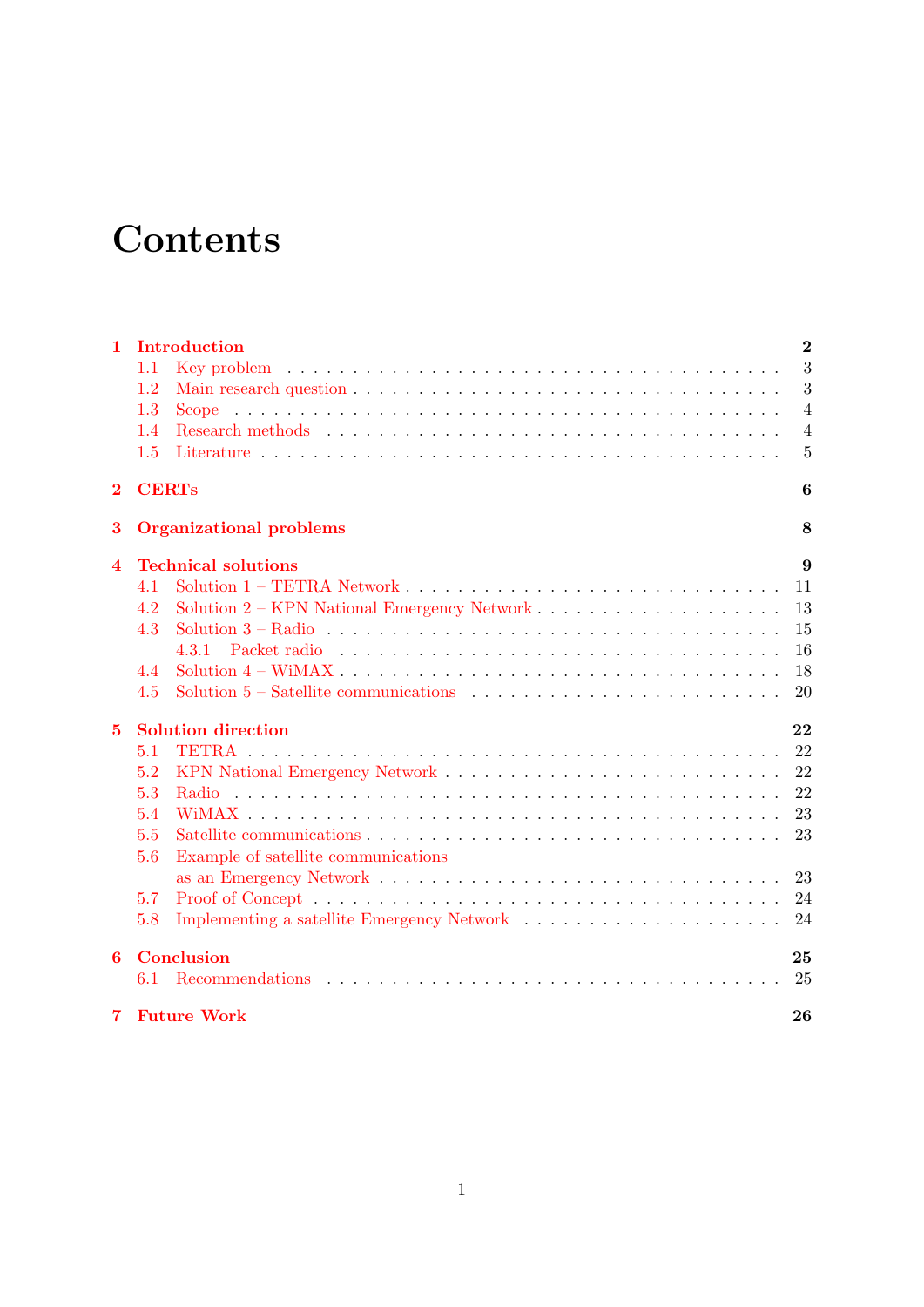# <span id="page-3-0"></span>Introduction

On the 18th of January 2007 a big storm hit the Netherlands. Many services like the railroad became unavailable and many people were stranded on railroad stations like Utrecht Centraal. In the SURFnet office at Utrecht there was a power outage in the server room. The servers should have a backup UPS, but these failed to provide the necessary power. An independent power supply was not present. This resulted in a network failure which disconnected the office from the internet. In addition to this, the phones stopped working because they relied on a voice-over-ip network which is based on the same affected network. Communication by phone and the internet became impossible. As backup, CERT members (and also other SURFnet employees) use a cellular phone. Since there were so many people stranded on Utrecht Centraal as a result of the storm, the GSM network overloaded and communicating through this network became impossible. Because of these problems, no one was able to communicate outside of the office making solving this problem very difficult. No one could contact the power company to try to restore the power.

This month, January 2007, a security problem in the Cisco IOS software emerged. Cisco is a big supplier of network equipment and is the major brand for internet routers. A lot of internet nodal points consist of Cisco routers. If there happens to be a flaw in Ciscos TCP/IP implementation it is possible all routers are vulnerable.

Quotation from the Cisco bug report:

The Cisco IOS Transmission Control Protocol (TCP) listener in certain versions of Cisco IOS software is vulnerable to a remotely-exploitable memory leak that may lead to a denial of service condition.[\[1\]](#page-28-0)

This affects most Cisco products which uses IOS software. Luckily, Cisco distributed a patch quickly and it didnt have big consequences, but it could have been disastrous if this vulnerability was exploited on a large scale. It could have made all IP traffic impossible including voice over IP networks.

The internet in the SURFnet office was unavailable, which made all land line communication impossible, and the GSM service was overloaded which was supposed to be the backup line for the CERTs. If they had access to an emergency communication network like satellite phone, this wouldnt be a problem. Of course the absence of an independent power supply and the failure of several UPS devices was also part of the problem, but this does not give 100% guarantee it will not occur.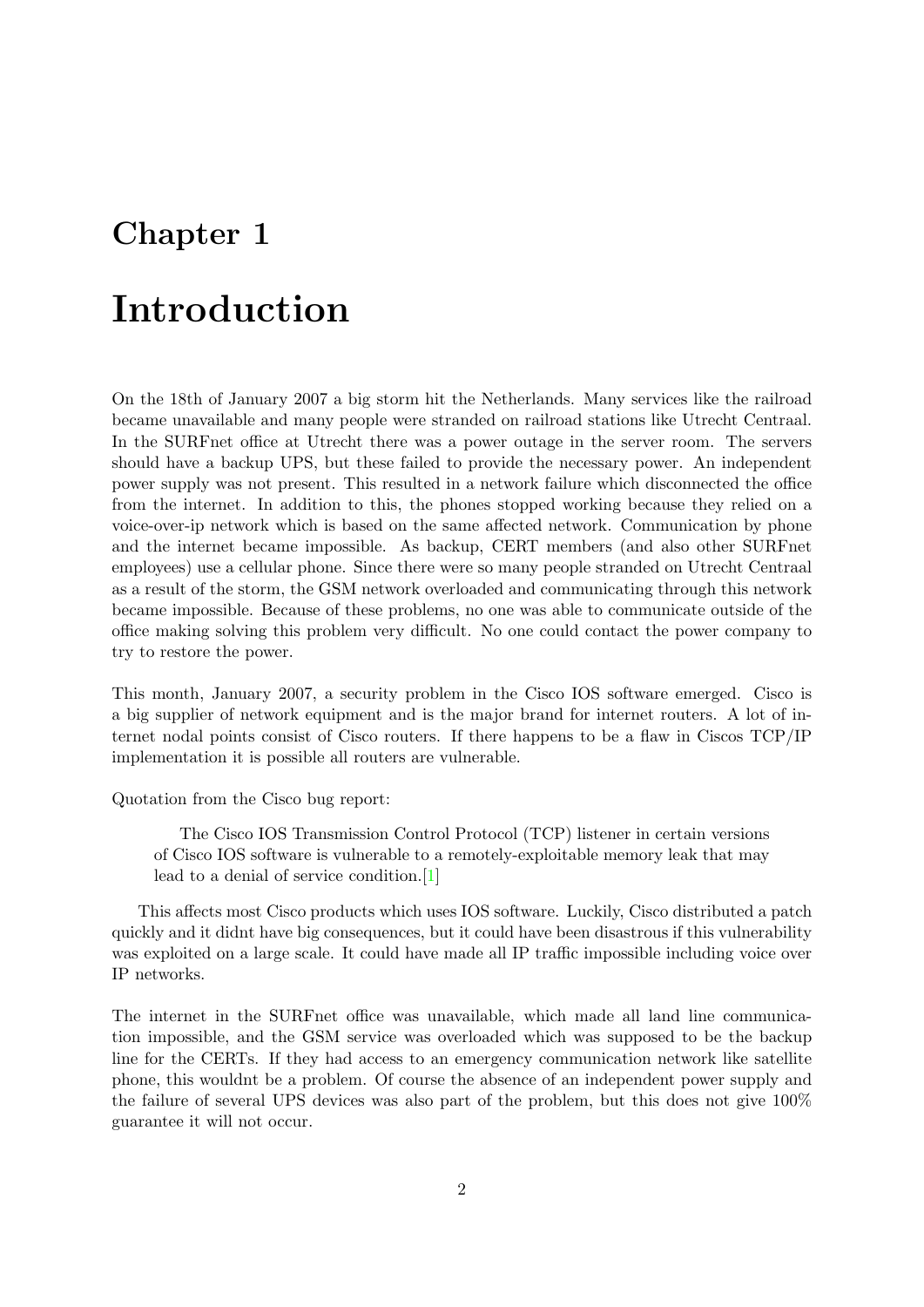With these incidents it became clear research about this problem is very important. Because we rely so much on the internet we should have some level of certainty it will keep functioning or keep downtime as short as possible. This requires a reliable backup voice communication channel which is always available.

The Internet is a worldwide network of networks. Everywhere in the world, people rely on the Internet. At the same time, people depend on this network. Most Universities, companies, Internet Service Providers and governments have a Computer Emergency Response Team (CERT). A CERT supports these organizations when serious IT-related incidents occur, such as security incidents, 24 hours a day, 7 days a week. We also encounter the term CSIRT (Computer Security Incident Response Team) which in practice means the same.

In this report we describe a solution direction for the situation in which the regular communication channels – Internet, GSM, and PSTN (Public Switched Telephone Network) – are not available. We describe organizational problems and technical solutions. We did not research in which ways the communication between CERTs can be secured; this research focuses on possible solutions. Implementing directives have to be worked out in future work, see chapter Future Work.

## <span id="page-4-0"></span>1.1 Key problem

For a couple of years, CERT members are concerned how the teams may communicate when the regular communication methods are unavailable because of a (partial) network failure. When a security incident this serious occurs, the CERT-community investigates the cause of the problem and works towards a solution or a direction of a solution for the arisen problem.

During a serious emergency, communication has to be possible via an Emergency Network. The de facto Emergency Network nowadays is the regular Public Switched Telephone Network. However, after British Telecom, KPN Telecom also plans to deploy an All-IP network. This involves a great threat for Internet technology, as the traditional Emergency Network for Computer Security Incident Response Teams may become unavailable in case of a security incident or a network failure.

Because the technical structure of the PSTN network will be changed to IP-technology, Internet IP security incidents can have effect on this telephone network; so communication by telephone can become impossible in case of an emergency.

## <span id="page-4-1"></span>1.2 Main research question

Which ways of communication can be used for the CERTs for mutual communication when the regular communications network (Internet) fails?

In order to answer this question, we first have to establish what CERTs are, and how they communicate with each other. This is described in section CERTs. We also have to know if there are any organizational obstructions for implementing the possible solution. This solution must fit the need of the CERTs, so technical requirements must be identified.

Because the problem is too wide to address given the time, we have to specify certain pa-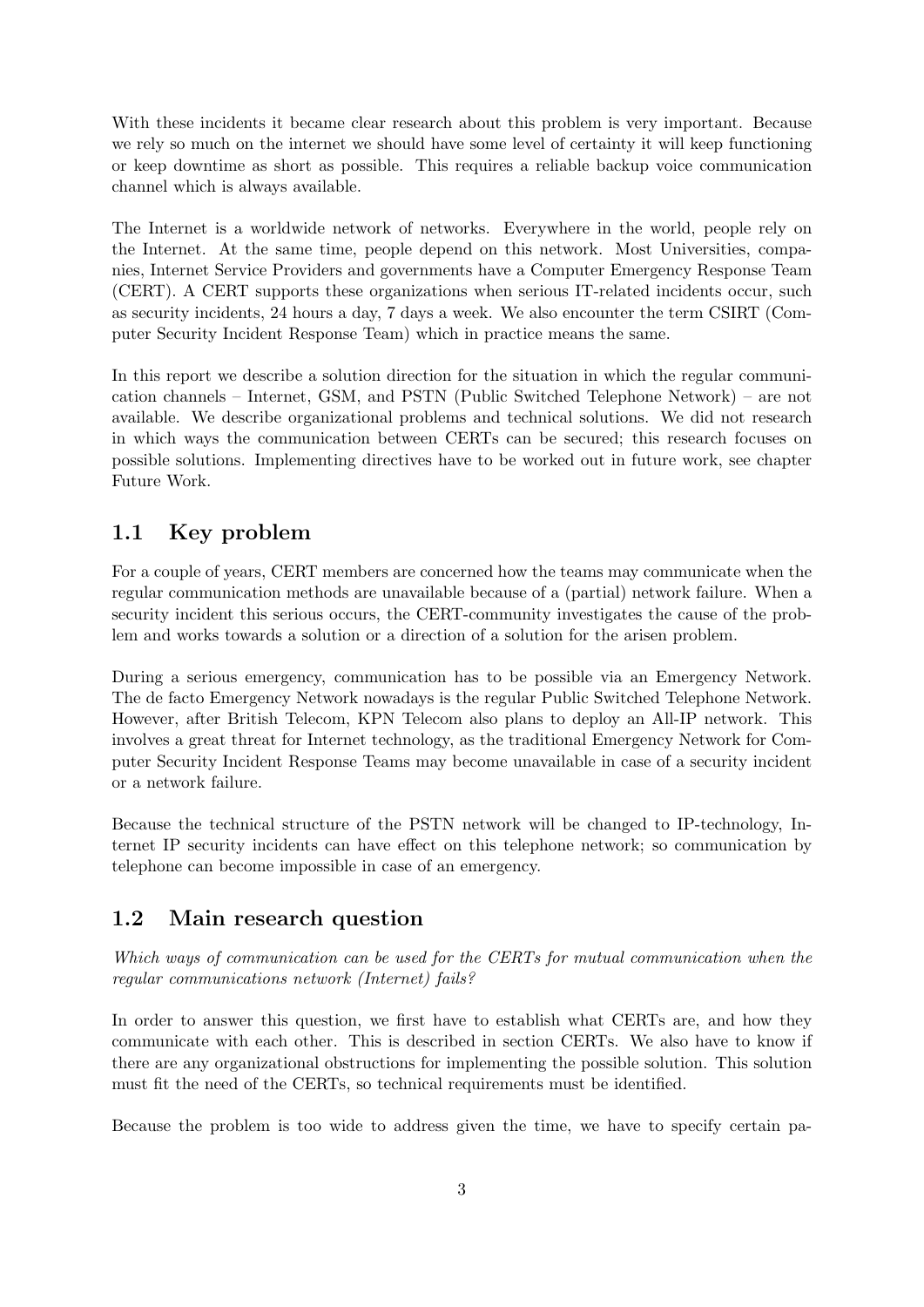rameters for this project.

## <span id="page-5-0"></span>1.3 Scope

- The problem focuses on the communication between CERTs at different geographical locations, which may have influence on the functioning of the Internet or are responsible for it. However other persons or departments which have influence on the functioning of the Internet may be described in this report.
- In this research, only the communication between European CERTs and Dutch CERTs specifically – will be examined. The intention is to create a solution or a direction to a solution, which has to be scalable to European or even to a worldwide level. However, we focus our view on SURFnet-CERT and its surrounding contacts.
- Possible technical solutions will only be examined when they are realistic. One communication node may cost approximately a couple of hundreds of Euros. When an appropriate solution is found, we will try to produce a Proof of Concept (PoC) if possible. Because there is no realistic budget available for this project, this will be very difficult.
- Solutions are being examined on the basis of feasibility and the time available for this Research Project.
- In this Research Project, the emphasis is set onto the use of techniques available at the moment of publishing.
- In the review of the technical solutions, we analyze the feasibility of possible solutions, however we will not cover the security aspect. We cannot establish the requirements of the security aspect, because we do not have a communication plan.

## <span id="page-5-1"></span>1.4 Research methods

At the start of this project, we did not know which CERTs exist and what their exact functions were. This was the first information we needed. We obtained the necessary information by interviewing Jan Meijer and Xander Jansen of SURFnet-CERT[\[2\]](#page-28-1). Jan and Xander are employees of SURFnet and members of SURFnet-CERT. Because they are active for many years within SURFnet-CERT, their knowledge of CERTs is valuable to us. The results of these interviews are described in the section CERTs.

Next, we analyzed what information in which way has to be communicated in case of an emergency. We decided to do basic research on the organizational problems (see section Organizational problems). This information is also obtained by interviewing Xander Jansen.

To create a solution, or a direction towards a solution, a technical communication infrastructure is needed. To focus on usable technologies, we stated a list of requirements, see section Requirements. Only technical solutions which initially came near our requirements are further examined.

The possible technical solutions are described. We organized a brainstorm session and concluded there were five possible suitable technical solutions. Per solution, we checked it against the requirements and did research, by interviewing involved persons and by browsing the Internet for information.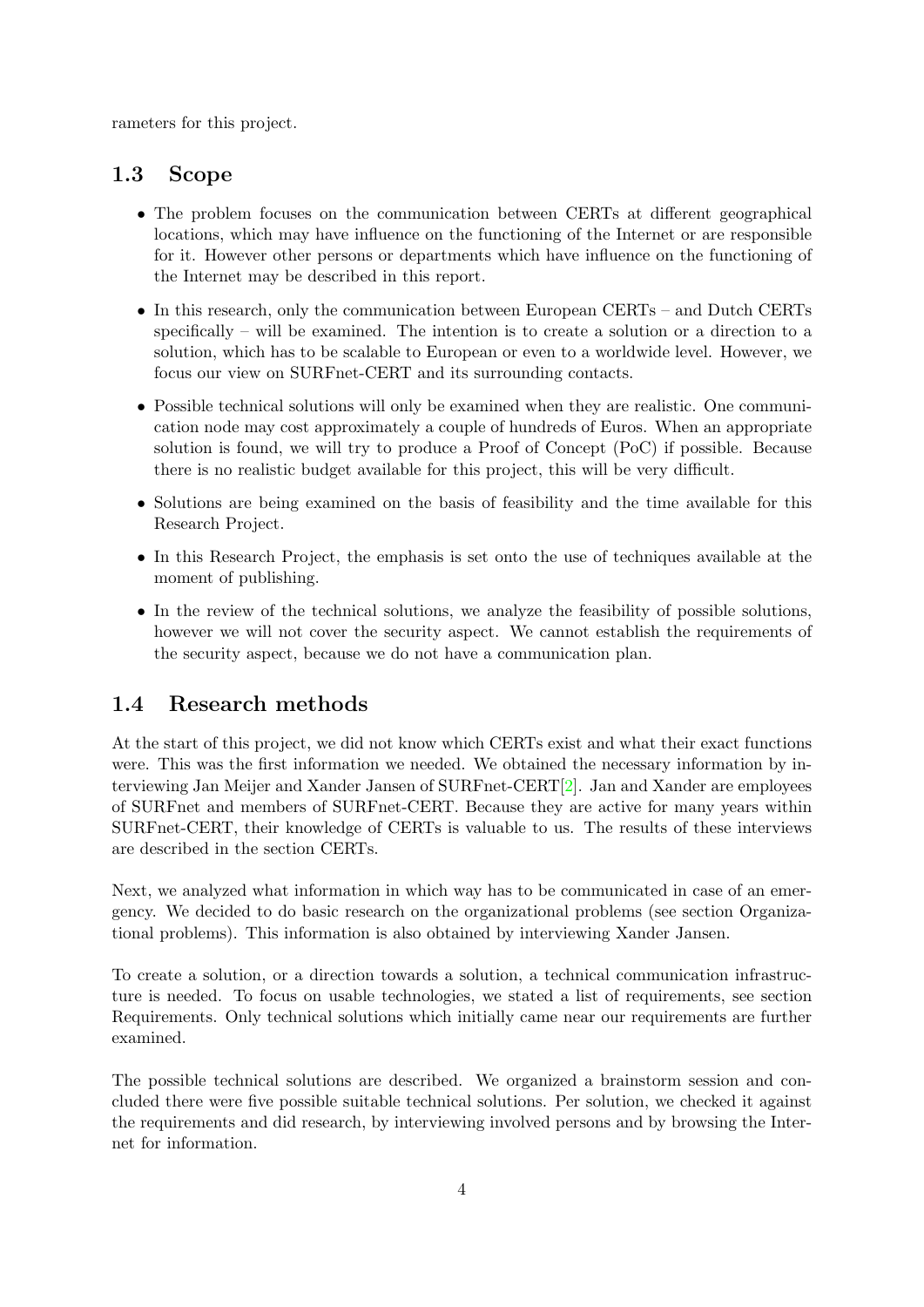For the first possible solution, a TETRA network, we did research on the Internet and had contact with Teus van Houwelingen of the C2000 Emergency Network. We also had contact by email with the Ministry of Interior and Kingdom Relations (MinBZK[\[3\]](#page-28-2)).

The information for the second technical solution, is obtained by an interview with Marcel van Apeldoorn, employee of the KPN Emergency Network[\[4\]](#page-28-3) department.

For information on the third possible technical solution, we did research on the website of the VRZA (the Dutch Association of Radio Amateurs[\[5\]](#page-28-4)) and the website of DARES (Dutch Amateur Radio Emergency Service[\[6\]](#page-28-5)).

Information on WiMAX is obtained by browsing the Internetsite of the WiMAX forum[\[7\]](#page-28-6).

For obtaining information on satellite communication, we arranged an interview with two employees of K.S.C.[\[8\]](#page-28-7). This company is a supplier of satellite phones in The Netherlands, Germany and Belgium.

After researching organizational problems and possible technical solutions, a solution direction had to be described. We combined information from interviews with the technical solution which fitted our requirements best. This resulted in the recommendation of creating agreements between CERTs and the recommendation to set up a communication plan.

Due to the short time available for this research, we had no possibility to develop a communication plan. All problems which we did not research are described in the section Future Work.

## <span id="page-6-0"></span>1.5 Literature

Literature study is done by searching for existing articles and research on different libraries:

- Citeseer
- CiteULike
- Gigablast
- Google scholar
- Science Direct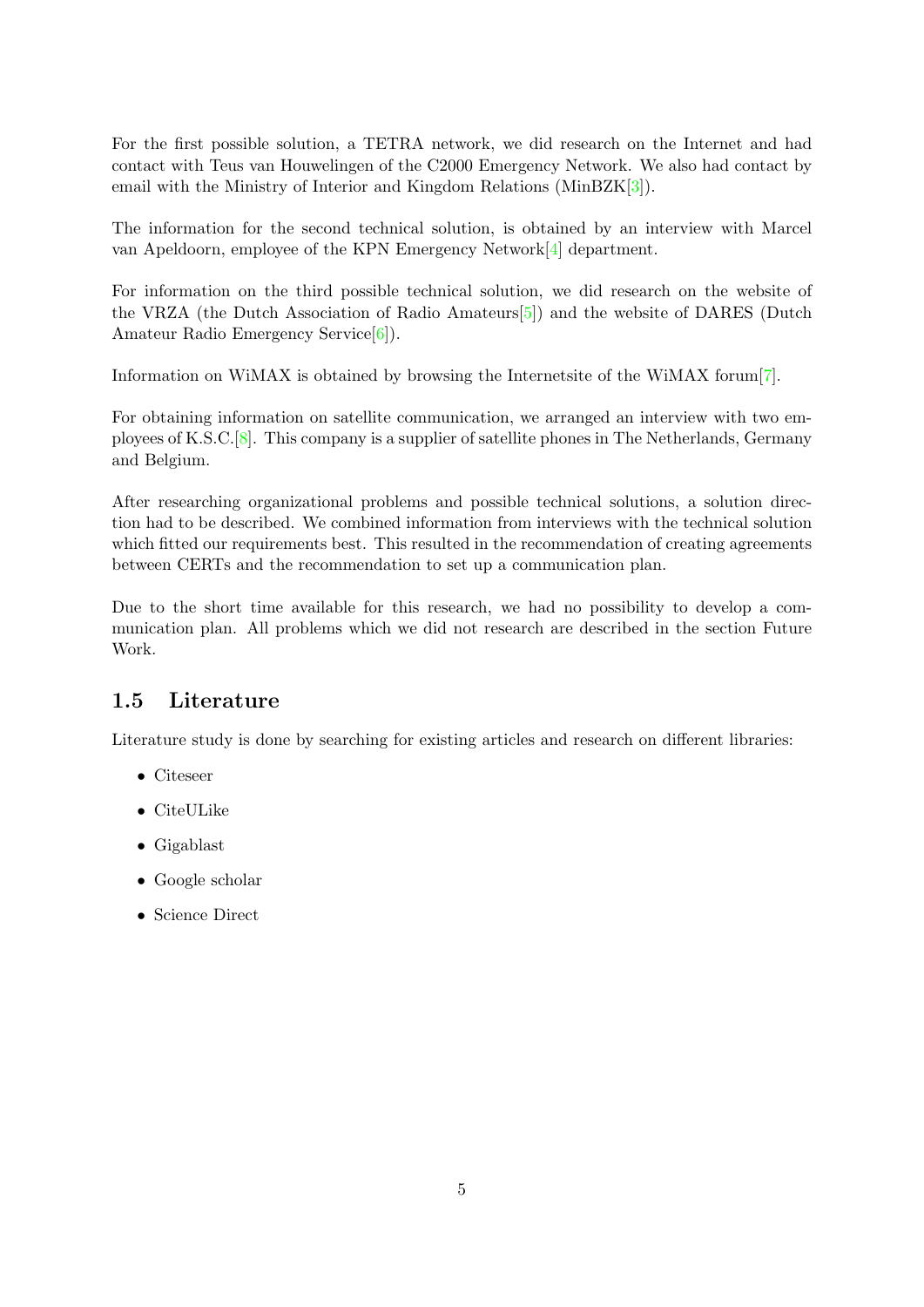# <span id="page-7-0"></span>CERTs

With the expansion of the Internet to a worldwide network, security of this network became a real problem. Security incidents on one node may affect other nodes, which may be on a different geographically location. The Internet is not geographical bound, but the availability of this global network depends on different organizations of different nations working together. This situation is difficult as everyone has to use the same technology and has to agree on some rules how to operate the network. This structure works surprisingly well and there is not even an official hierarchy present to govern this. Organizations which are responsible for different nodes in the network are in frequent contact with each other about e.g. security incidents. From these organizations, groups of employees formed a team which responds to security threats and incidents. They also have contact with other similar groups from other organizations to exchange information about these security threats. These organizations were not asked or dictated to from those groups, but they were created by self organization.

These organizations are called CERTs (Computer Emergency Response Team) or CSIRTs (Computer Security Incident Response Team). From now on we only use the term CERT. CERTs originate from around 1988 when the DoD (U.S. Department of Defense) network was attacked by a worm. In response to this incident, the DoD collaborated with other communities connected to this network to solve the problem. After this incident, The DARPA established a CERT in order to address these problems. Since then, other CERTs have risen.

CERTs consist of a group of people from one or more organization(s), which work together to manage the security incidents occurring on the network they control. The employees are often not dedicated to this task, but work in a rotating shift apart from their daily work. A well trained CERT member is an expert on his task, understands incoming reports and has connections to other organizations which can solve the problems on the node the CERT is responsible for.

For this research project we only identify some organizations which are known to SURFnet-CERT. We interviewed Xander Jansen, member of SURFnet-CERT to identify the tasks of this particular CERT and a possible existence of a hierarchy. According to Xander Jansen there is no official hierarchy between other CERTs but maybe future research proves otherwise. The structure can be identified as informal, which makes it hard for outsiders to understand its structure.

For example, the Dutch GOV-CERT monitors security incidents in The Netherlands. They are not responsible for the Dutch IP-range, but monitor security risks. We assume they are not directly involved with other CERTs, but information is exchanged on a voluntary basis. In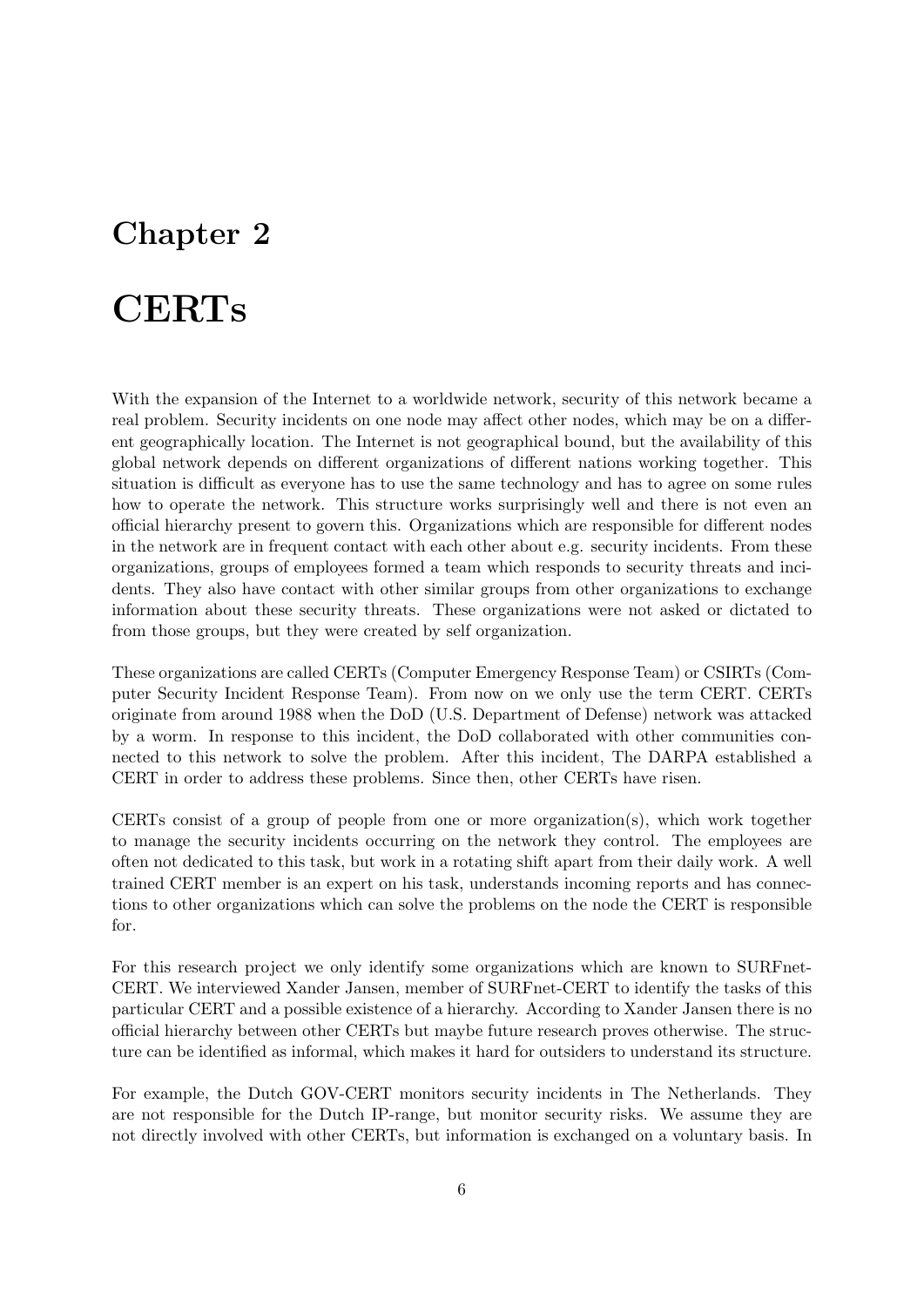some situations, a formal structure is present. SURFnet-CERT is a organization which only monitors its own IP-range. The University of Amsterdam (UvA) is connected to the internet by SURFnet. Below this we find organizations as OS3 (our educational unit) which are responsible for their own IP-range. For example, if there is a problem with a node which belongs to OS3 and it is reported to SURFnet-CERT, this report is forwarded to UVA-Cert which forwards it to OS3. Because OS3 and UvA-CERT have a contract with SURFnet, they are responsible for their own IP-range and must act accordingly. In this situation we identify a structure between SURFnet, UvA and OS3 which is not informal but dictated.

Not all CERTs are capable of solving an incident directly. A CERT can also be a coordinating point like SURFnet-CERT. It does not take direct action on incidents but contacts the person(s) or organization(s) which can solve the problem. Such a CERT does not correct problems, it manages them. For instance, SURFnet-CERT has connections with Network Operation Control (NOC) which controls the physical network of SURFnet. Network Operation Control is also part of the SURFnet organization; however they work separated from the SURFnet-CERT group.

CERTs are also a source of information for each other. Knowledge about possible threats or other relevant information is distributed across the CERTs through mailing lists or by personal informal contacts. By distributing this knowledge, security incidents and other problems may be prevented.

An example of an organization which distributed knowledge is FIRST (Forum for Incident Response and Security Teams). FIRST was launched only a year after the establishment of the first CERT. FIRST is a platform on which different CERTs - which are members of FIRST - exchange information about security-related vulnerabilities; FIRST itself is not a CERT. SURFnet-CERT and GOVCERT for example are members of FIRST. Members are added by a procedure called Trusted Introducer; this means CERTs which are already a member of CERT introduce other CERTs to this FIRST network. The new CERT is trusted by the already trusted CERT and can contribute to exchange information about security related problems. The members of FIRST are sharing this information via mailing lists and organized events. With this information, CERTs can react to incidents.

An everyday problem for example might be a computer sending spam attached to the node which a CERT monitors. If the CERT receives a report about this specific computer, the CERT or person responsible for this node can be contacted to solve the problem. Each problem reported to SURFnet is stored in a ticket system called AIRT[\[9\]](#page-28-8). Tickets can be forwarded to NOC, other CERT members or CERTs like UVA-CERT. These problems are mostly not critical for the functioning of the network so they can be managed by email or the AIRT ticket system.

In case of a severe security incident, CERT members may have to communicate with each other to address the problem. If this incident affects the availability of the network (Internet), an emergency communications channel has to be used to be able to communicate. At SURFnet-CERT this is currently done by using mobile telephone and pagers. Other CERTs also communicate with each other by telephone (point-to-point communication). Every SURFnet-CERT member has his own mobile phone and pager and is twenty-four hours a day reachable during duty.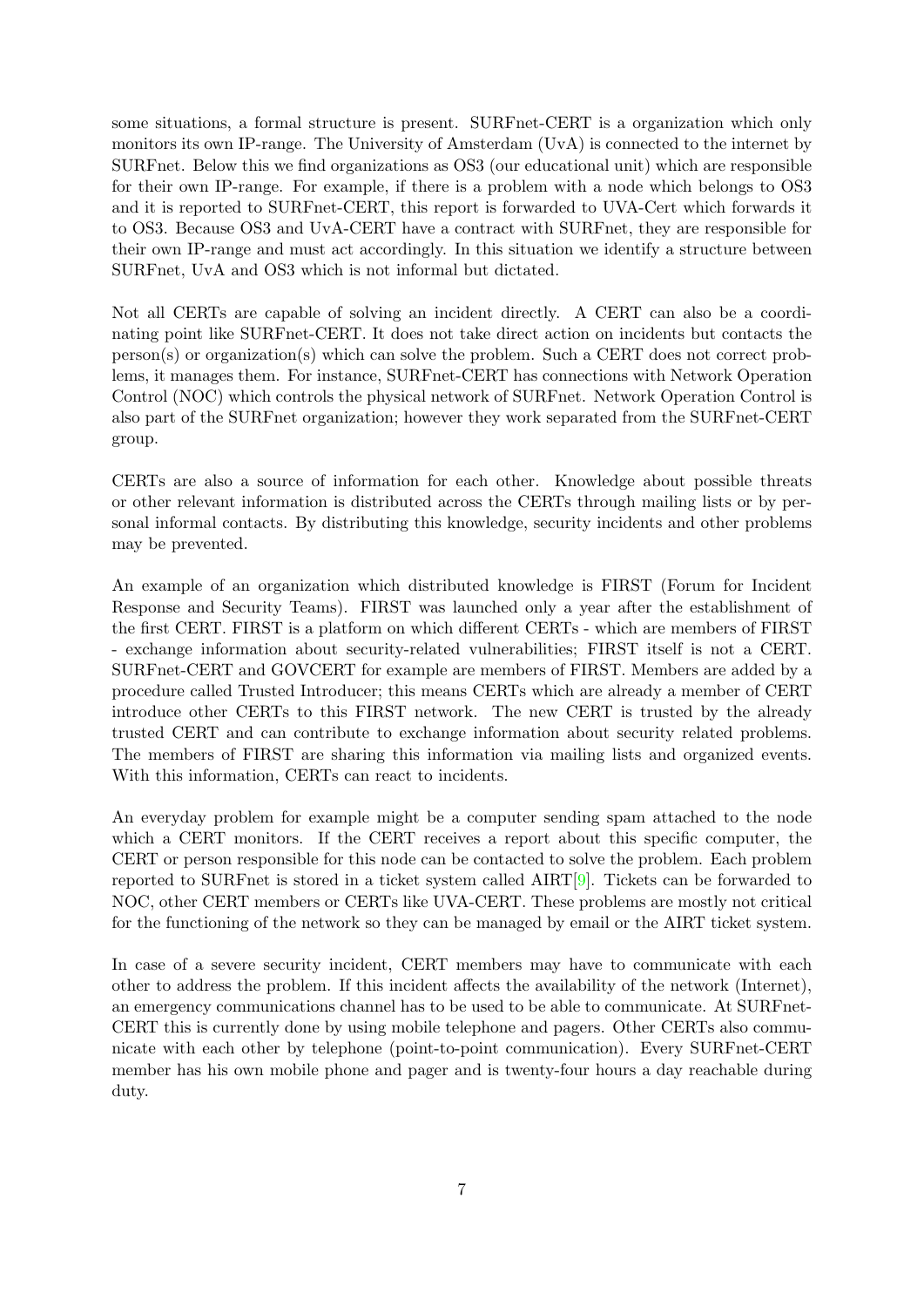# <span id="page-9-0"></span>Organizational problems

An incident like the total failure of the Internet has never occurred, because the infrastructure is robust. But the possibility still exists, as stated in the section Key problem. If this scenario occurs in the current situation, no communication will be possible between the CERTs. This problem must be tackled by implementing an independent Emergency Network. Implementing such a network, can cause organizational problems.

As most CERTs communicate informally, there is no official hierarchy present between most CERT organizations. Also, there is no overall chart about which CERT is important or responsible for which part of the internet. As a result, who has to communicate with whom, what information should be exchanged and how this should be done is not clear; a communication plan is absent. Total chaos might occur when the worst scenario happens.

In the section Technical solution we describe a point-to-point communication network is needed. By absence of a clear communication structure, it is not possible to set up a point-to-point Emergency Network – it is not clear who should communicate with whom in case of emergency.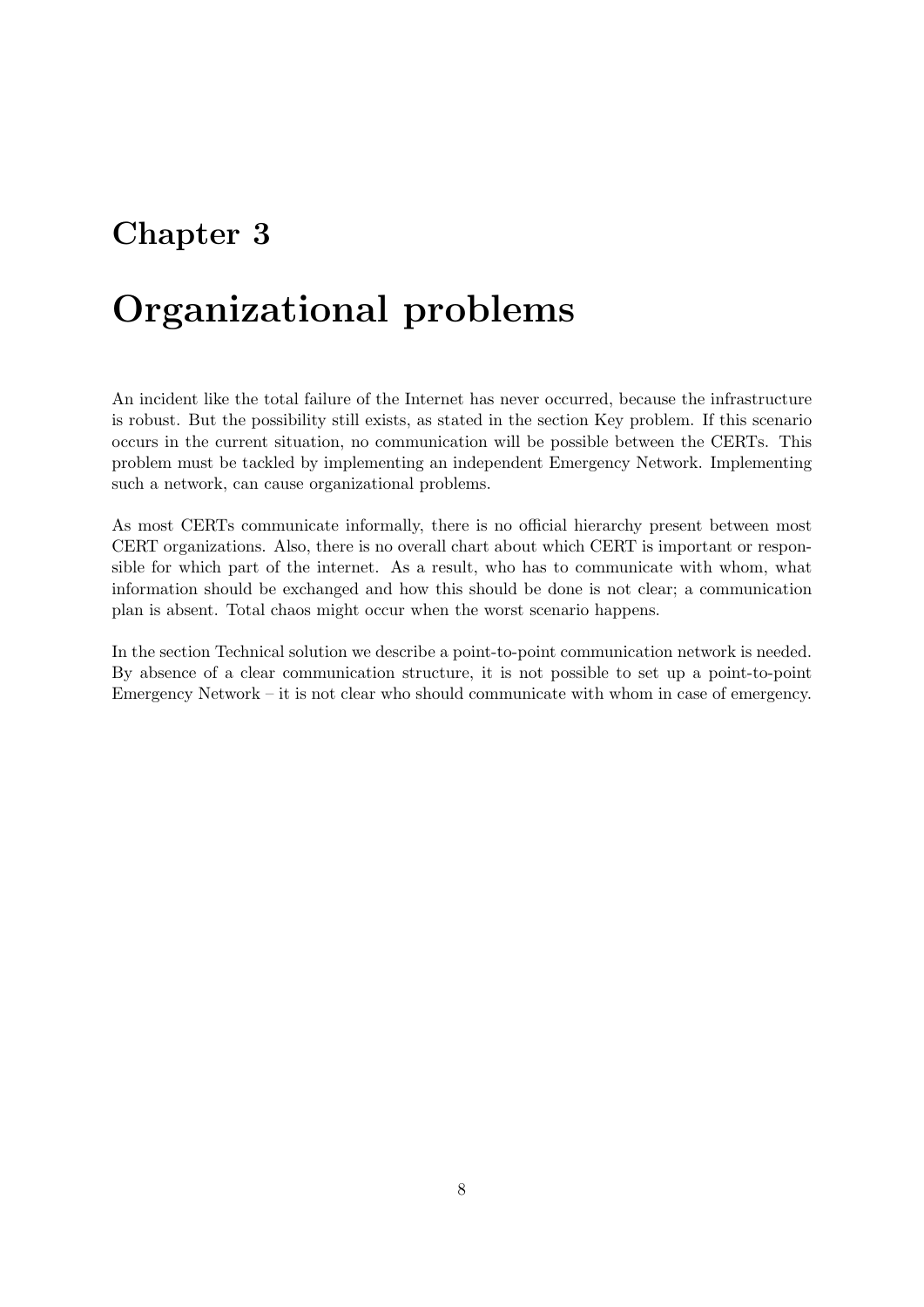# <span id="page-10-0"></span>Technical solutions

In this chapter, possible technical solutions or directions to a possible solution to our research question will be covered. The possible technical solutions mentioned in this section are described apart from the organizational problems. In order to distinguish a solution from a non-solution, we stated a list of requirements.

In the worst case scenario, the Internet, the telephone network and the power network are all down. In many emergencies, cascading failures are seen. This is the effect of one incident causing another. When a serious emergency occurs, people will try to use regular telephone communication networks, which causes these networks to fail due to their limited maximum capacity. When telephone networks reached their maximum capacity and the Internet is not available, it is possible regular power is also not available. Even in this case, the Emergency Network has to work which can be done by implementing a backup power supply. Also the network has to be completely independent of the Internet and its underlying technology.

The requirements are stated to ensure a possible solution does not fail in case the worst case scenario strikes. When a technical solution matches all items from this list, its possible this solution can be used for an Emergency Network.

## Requirements

To make sure a solution is a possible answer to our research question, all solutions found will be checked against the following requirements. The technical solution has to be:

#### Scalable

The solution may intentionally be realized to serve a small geographical area, however, when this area is expanded, the solution must be scalable; it has to be possible to create new connections to the Emergency Network.

#### Flexible

Because CERT members tend to be mobile, the solution should also be portable and easy to deploy. A battery unit should be provided because it must be independent from regular AC power.

#### Affordable

Describing the term affordable for multiple CERTs is not possible; each CERT has an amount of money and time, which they may invest in the Emergency Network. We assume the Emergency Network will be used very rarely. Expensive systems are for this reason not possible to install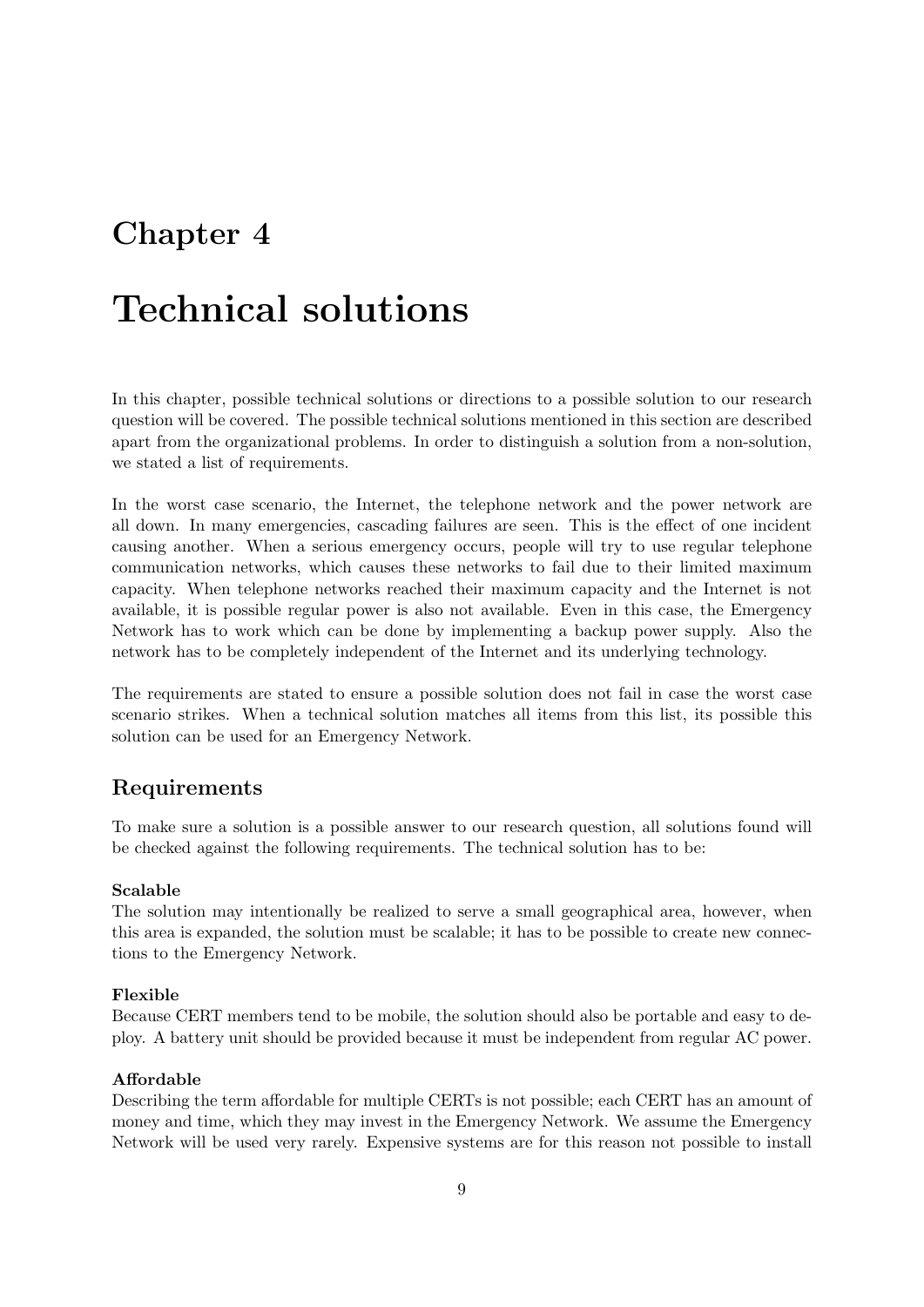for the CERTs. The costs of the Emergency Network have to be reasonable and justifiable towards the organization of which the CERT forms a department.

#### Physically separated from the Internet

When large problems cause the Internet infrastructure to fail, the Emergency Network has to be independent of it. In case of a serious bug in the IP protocol for example, all IP devices are affected. In this situation, all parts of the Internet may experience problems. To ensure the Emergency Network is not affected by this kind of bugs, the network has to be independent of Internet. We also recommend not to use the regular Internet protocols for the Emergency Network.

#### Available

When all regular communications lines – PSTN, GSM and the Internet – are unavailable, the solution must be available to its users. Even in case of total power loss.

Communication can take place in various ways. Point-to-point, point-to-all, all-to-all and by speech or data (text). In emergencies it is sufficient to only have a point-to-point voice connection, because this is currently done in the same way – using (mobile) telephone networks – and because of the self organizing structure of the CERTs. If one CERT member communicates with another CERT member, this CERT member can forward the information to another CERT member. The flow of information will stream naturally trough all CERTs. Point-to-all or all-to-all communication like a conference call is convenient but is in an emergency situation not necessary. Thus we only need a point-to-point communication solution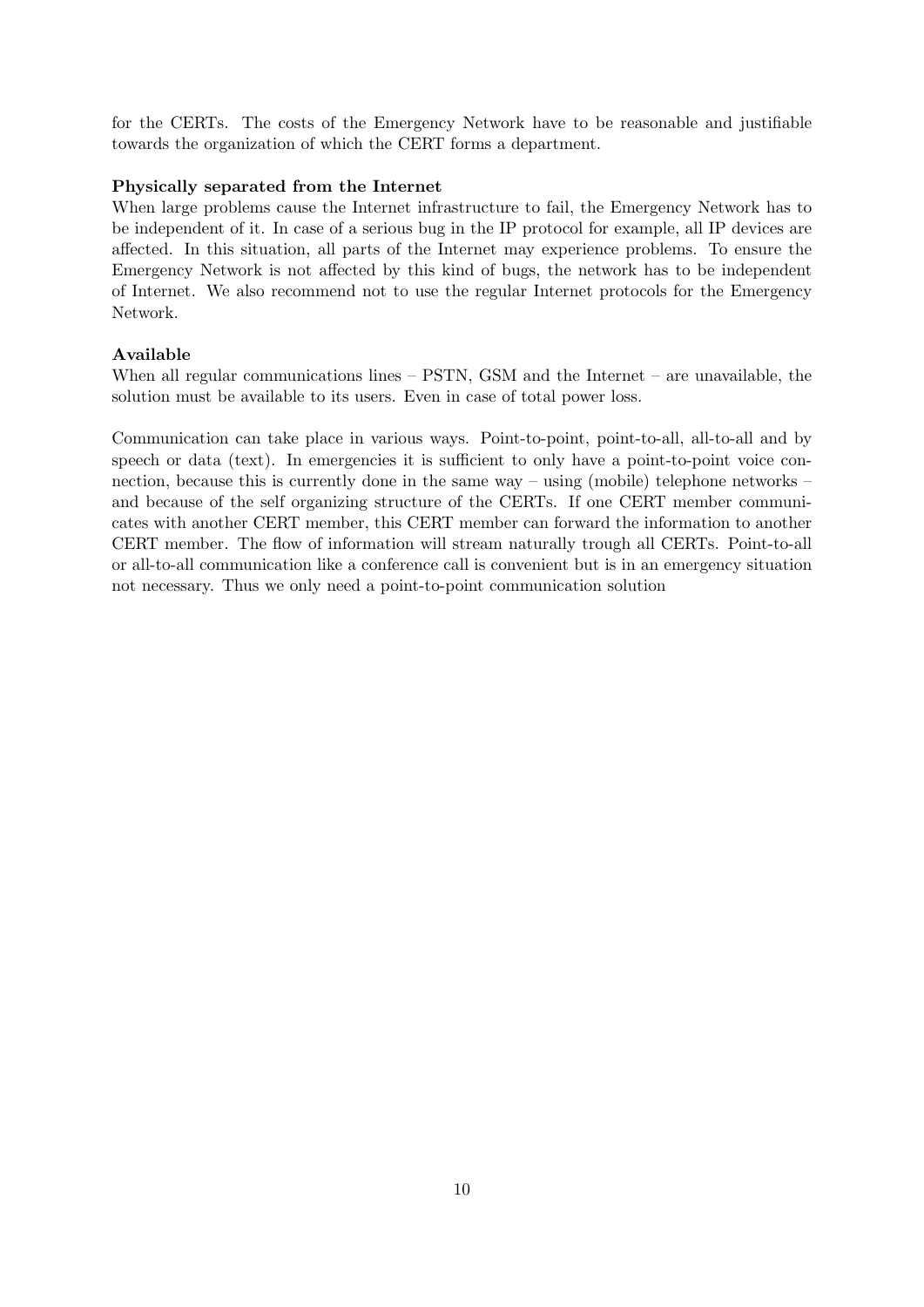## <span id="page-12-0"></span>4.1 Solution 1 – TETRA Network

### Introduction to TETRA

Terrestrial Trunked Radio (TETRA) is a digital trunked mobile radio standard developed by the European Telecommunications Standards Institute  $(ETSI[10])$  $(ETSI[10])$  $(ETSI[10])$ . The air interfaces, network interfaces as well as the services and facilities are specified in sufficient detail to enable independent manufacturers develop infrastructure and radio terminal products that would fully interoperate with each other. For example, radio terminals from different manufacturers can operate on infrastructures from other manufacturers[\[11\]](#page-28-10).



Figure 4.1: Example of a TETRA network setup. The network is based on masts – connected with cables – and mobile communication units.

#### C2000

The C2000 Emergency Network is a Dutch network, which is being used in case of an emergency by police departments, fire departments and medical departments. On 26 October 2005, the Dutch C2000 and the Belgian ASTRID networks have been connected for an international operation between the Dutch and Belgian police departments[?].

We contacted the police department in Driebergen, where the C2000-management is located.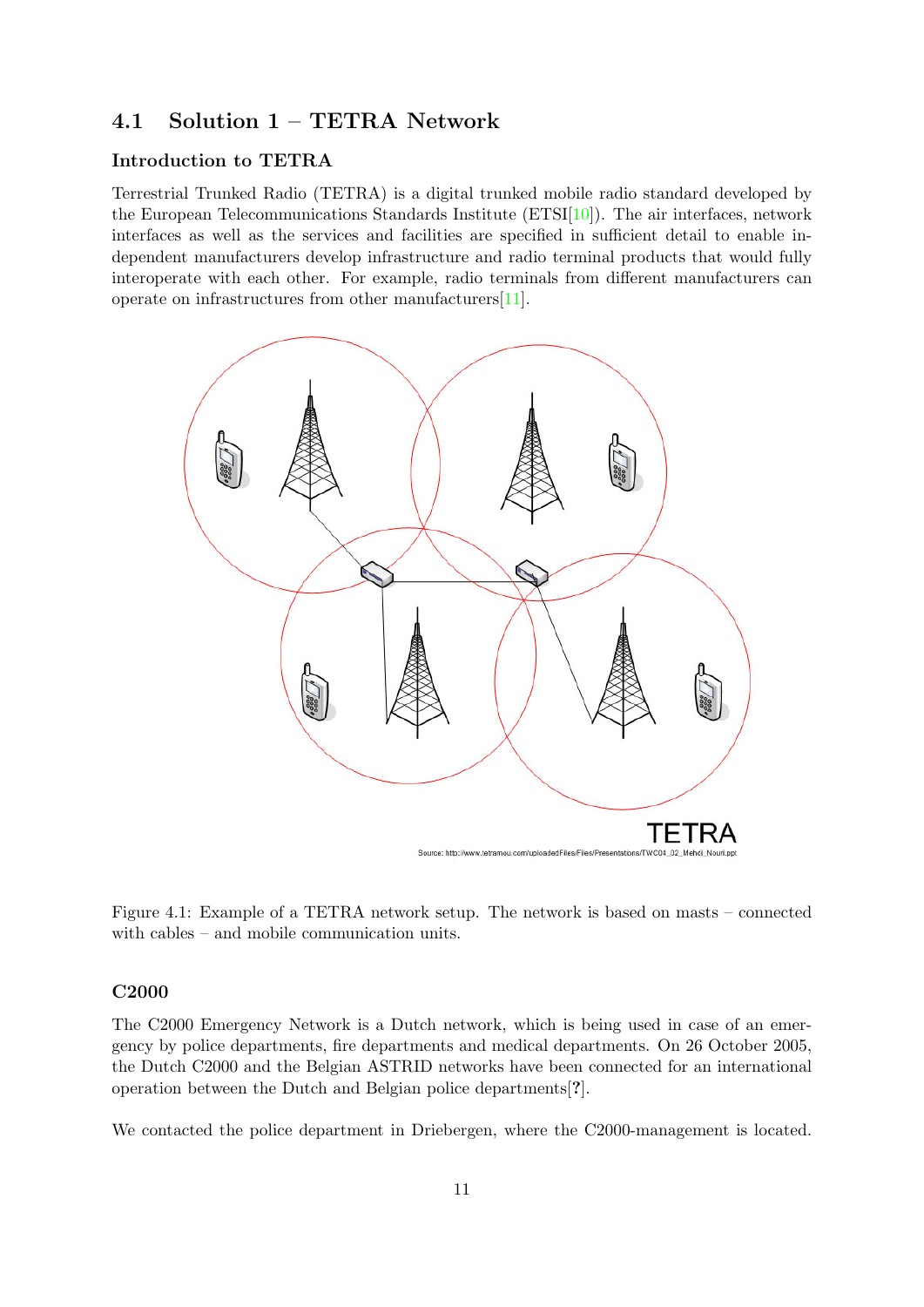The spokesman told us it would be nearly impossible to connect (Dutch) CERTs to this net-work. We have been redirected to the Ministry of Interior and Kingdom Relations (MinBZK[\[3\]](#page-28-2)), however within the remaining time for this research we could not make an appointment. See section Future Work.

### **MCCN**

The Dutch TETRA-operator Mission Critical Communications Network (MCCN) uses the same technique as the C2000 network. However, the MCCN-infrastructure is accessible for public and uses the frequencies meant for commercial trunking  $(410 - 430 \text{ MHz})[14]$  $(410 - 430 \text{ MHz})[14]$ .

#### TETRA and our requirements

#### Scalable

The TETRA network is easily scalable – apart from the necessary investment – by placing new radio masts. For intercontinental communication, a satellite connection has to be established between two TETRA ground stations. Placing new devices in a TETRA network is as easy as connect a new cell phone into an existing network. On a commercial perspective it is much more difficult to scale this international. Serving a bigger area costs a lot more and placing masts in other nations requires permission from the governments. This might be difficult to accomplish. Building your own network only for this purpose is not feasible as it is to expensive to set up.

#### Flexible

TETRA is a network which is intended for mobile use. As long the user is in the service area, communication can take place.

#### Affordable

Currently there is no pricing known. The only operator of such an open TETRA network is currently not providing this information. Building an own TETRA infrastructure is not affordable according to Marcel van Apeldoorn of KPN.

#### Physically separated from the Internet

The TETRA infrastructure is set up as an independent network. Within this network, all devices can communicate with each other, as long as the network covers each device. The network does not need an Internet connection – however it is possible to connect the TETRA network to the Internet.

#### Available

A commercial tetra network is not widely available. In time this may change and research on this option should be done.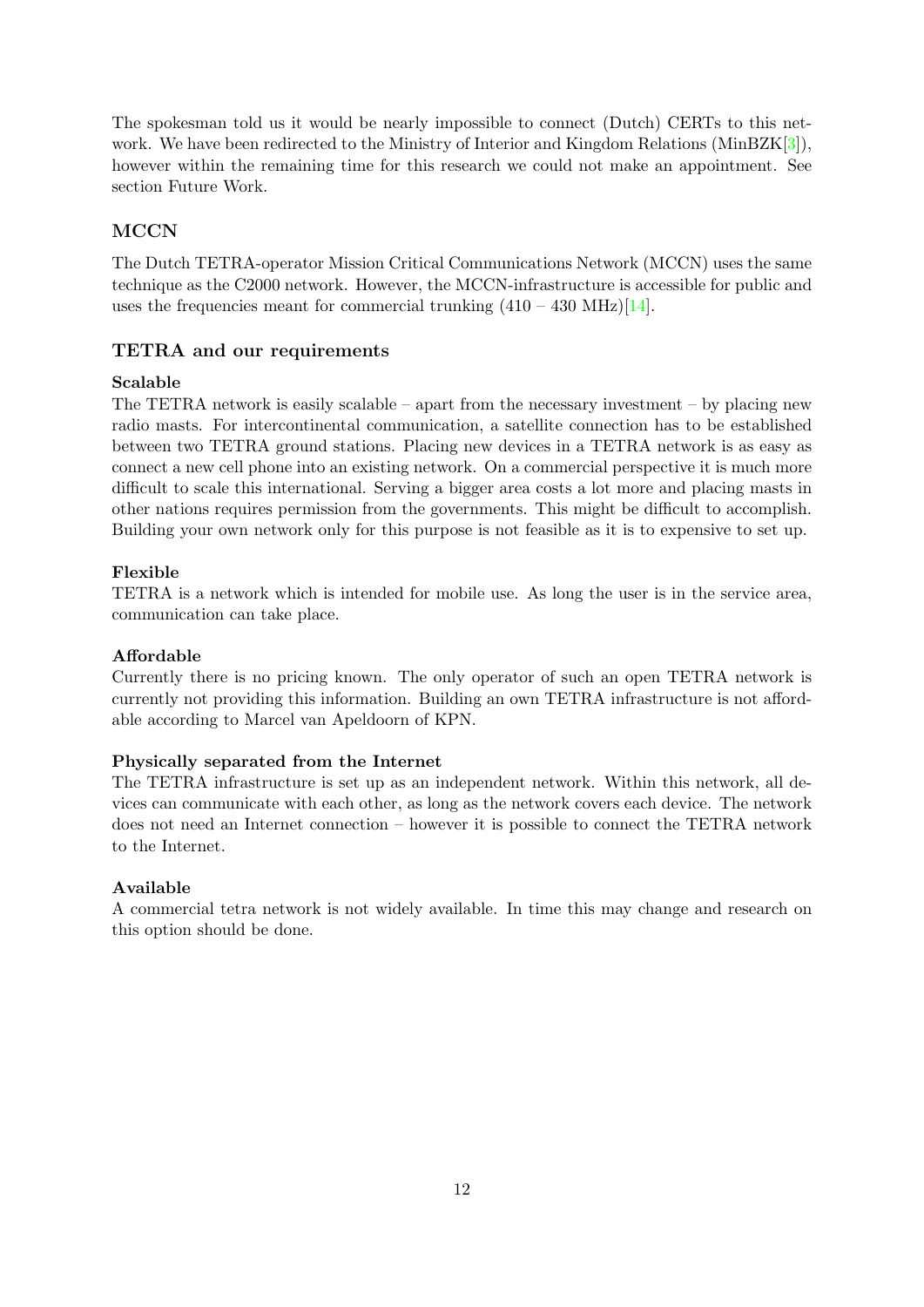## <span id="page-14-0"></span>4.2 Solution 2 – KPN National Emergency Network

In The Netherlands, commercial telecom operator KPN has deployed a private Emergency Network. This network connects 6000 locations throughout The Netherlands, for example police stations, hospitals and departments of the Dutch government. Each connection to this network has been approved by the Ministry of Interior and Kingdom Relations (MinBZK). The network is tested each 6 weeks by KPN. Many customers are using the network daily. Figure 4.2 describes the infrastructure of the KPN Emergency Network, but in a simplified version.



Figure 4.2: Infrastructure of the KPN Emergency Network, a simplified version.

#### Scalable

The KPN Emergency Network may be connected to other Emergency Networks, however some countries around The Netherlands such as Germany do not have completely separated infrastructures for communication in case of emergency. The network is not easily scalable, as all decisions have to be approved at the Ministry of Interior and Kingdom Relations. It is not easily possible to connect more than one or two countries within years with this kind of network. A request for a new number and phone on KPNs Emergency Network will take around four weeks. Once installed, the equipment is ready for use 24/7.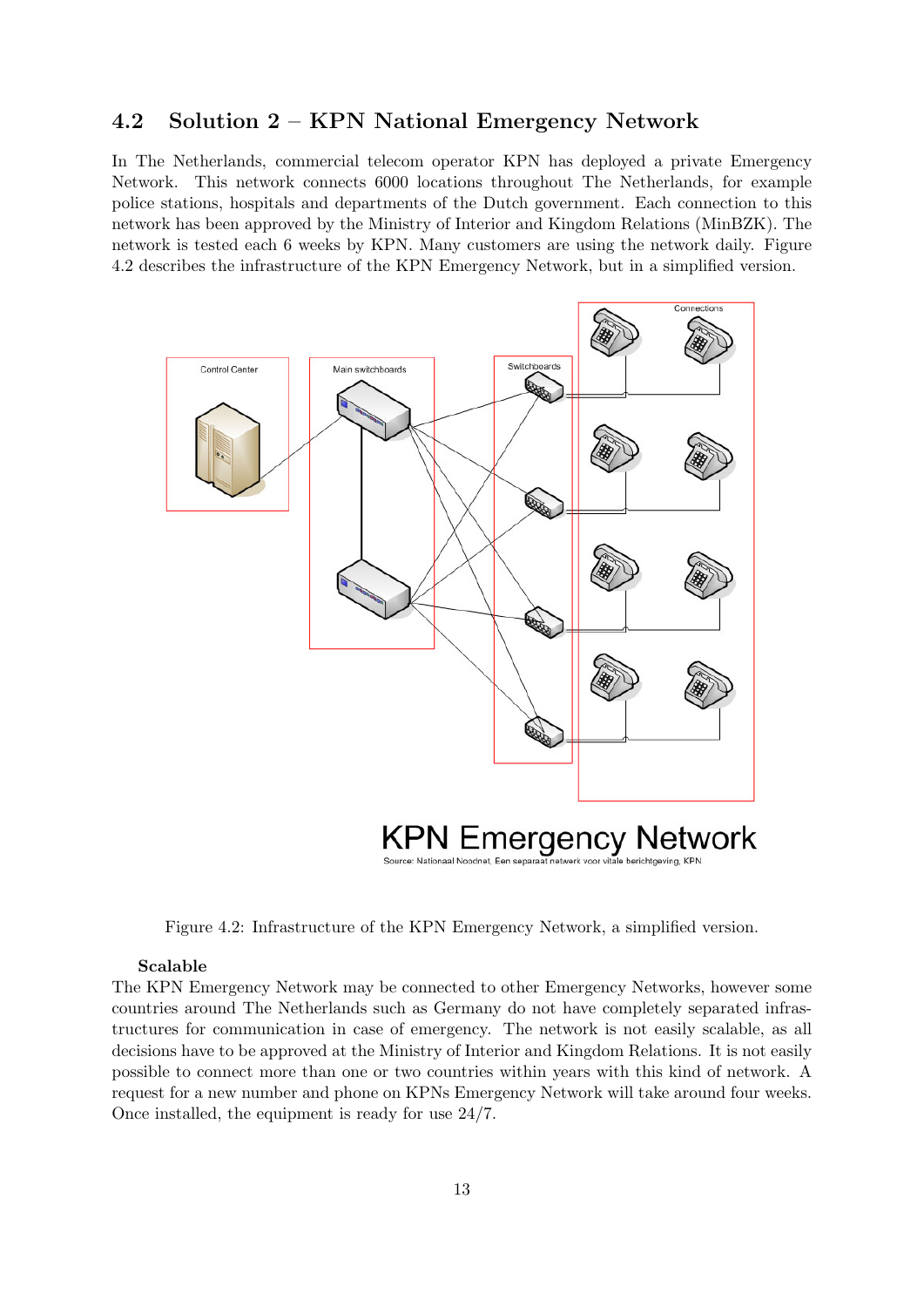#### Flexible

In the past, mobile units have been placed in the network; when the millennium-bug should cause all systems to go down. This option was disabled after the year 2000. All locations in the network are fixed points. This network is not suitable for mobile users; a strong disadvantage for using it as an Emergency Network.

#### Affordable

A connection to the KPN Emergency Network costs EUR 643,89 once, plus around EUR 80 per month. However, making or receiving a call is free within the whole network.

#### Physically separated from the Internet

The KPN Emergency Network is completely separated from the rest of the Dutch infrastructure. The network can be used by dialing 5 numbers on any phone in the network. Each location may call all other locations. There is even a phonebook available for only the numbers on this separated network. At this moment, the KPN Emergency Network consists of 2 main exchange locations and 600 switchboards throughout the country. The network is built on the analogue PSTN-technique. At the end of 2007, contracts between KPN and the Ministry of Interior and Kingdom Relations are ending. Around this time, KPN will probably introduce the all-IP infrastructure. The KPN Emergency Network will also be converted to an all-IP network, however, completely separated from the main network.

#### Available

When connected, the network can handle all possible connections; it is designed especially to do so. The network will always be available when people need it. To ensure the availability, all switchboard connections in the network have alternative power sources nearby, which will switch on when the electricity network fails. These alternative power sources run on diesel.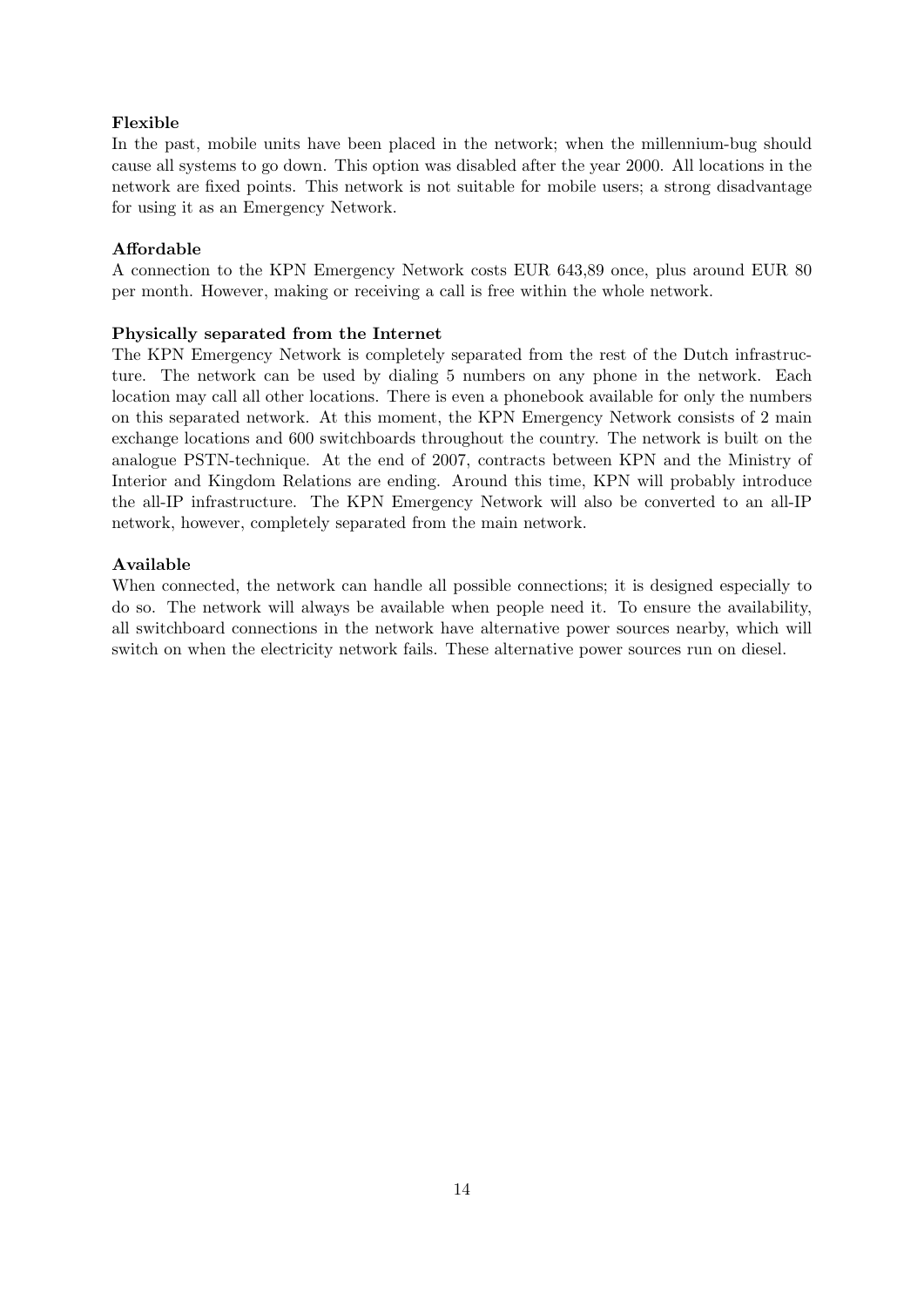## <span id="page-16-0"></span>4.3 Solution 3 – Radio

Radio frequencies can be used for various applications. The advantage of radio transmission is its transmission medium: the air. Its not dependent on a wired network or other equipment and doesnt need maintenance. This meets the most important requirement; its completely independent of the current internet network and is not based on any internet protocol.

The most common application is FM radio for simplex communication. But other frequencies are also used for voice transmission. Most noticeable users are the radio amateurs. They use free frequencies for communicating with each other and can reach other countries several thousand kilometers away on lower bands.

FM radio on the other hand does not reach very far. And the equipment to reach distances as e.g. Radio 538 is expensive and not usable without permission from the government. In fact, it may not be possible at all to get access to such a big radio mast. Solutions have to be found at a smaller scale or at the long wave band. The low wave band reaches much farther than FM and AM but the sound quality is also lower. It might not be possible to send data through the air on this band or to slow to be usable. In our situation, radio can only be used for voice communication because data transmission on a large scale would not be possible.

Out of a radio amateurs society, the project DARES (Dutch Amateur Radio Emergency Service) was established to provide support in case of an emergency or major disaster. In such a case the regular phone lines and other communications channels may be unavailable. Licensed radio amateurs on voluntary basis work together to support emergency services on a national and international level. They have over 400 amateurs spread over the entire nation available.

It might be possible to use this network of volunteers to support the internet community in case of an emergency. However, if this option is reliable, remains to be seen. Volunteers dont get paid, so theres no guarantee the network is available when it is needed.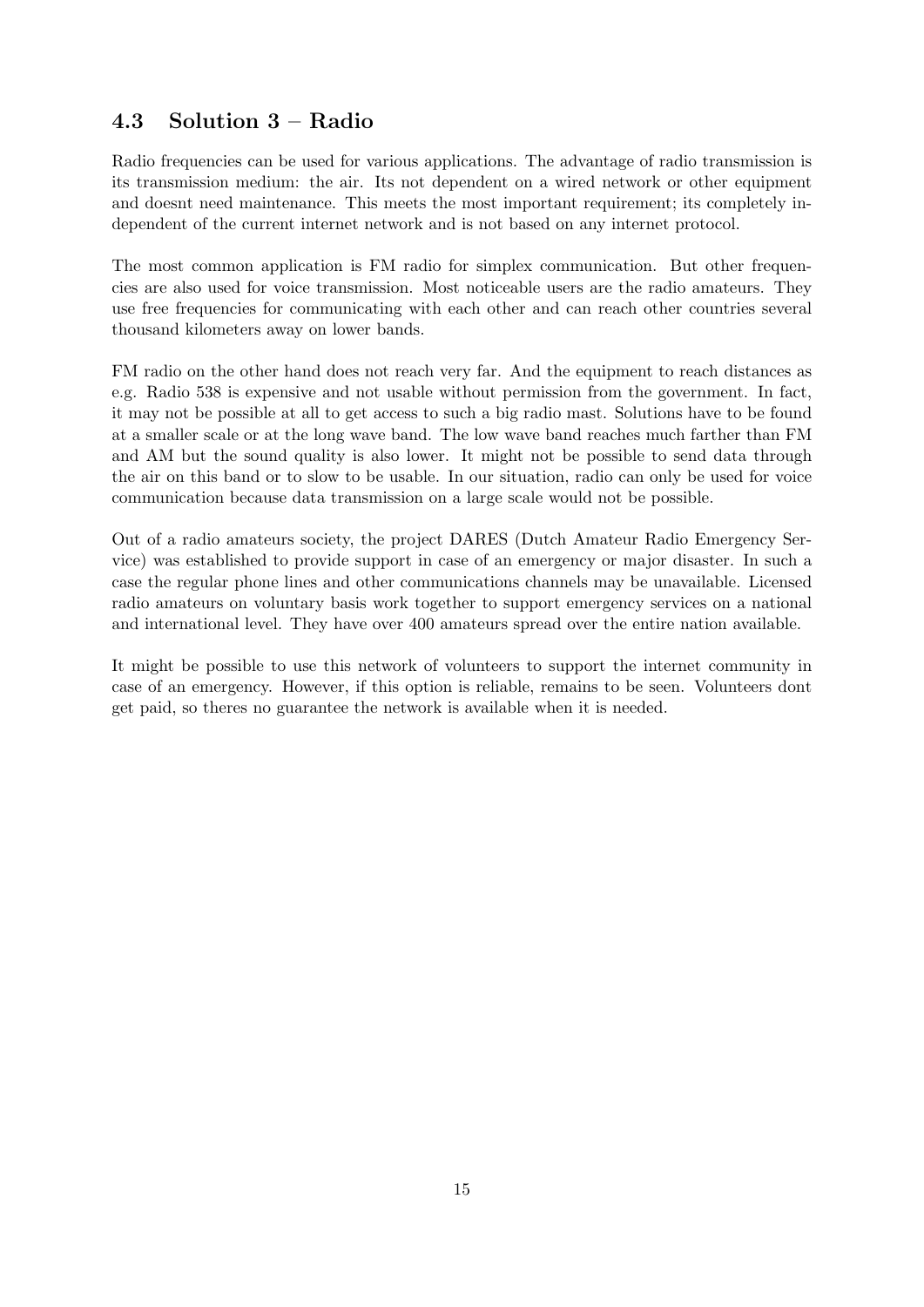#### <span id="page-17-0"></span>4.3.1 Packet radio

It is also possible to use radio for transmitting data. Digital signals can be modulated to analog signals and be transmitted through the air. TCP/IP is a packet based protocol thus the term Packet radio is created. A half-duplex connection can be established by using a computer connected to a transceiver.



Figure 4.3: Example of an implementation of packet radio for an Emergency Network.

One downfall is the limited amount of free frequencies available. Only a few FM frequencies are free to use and it is not allowed to use strong transmitters on these frequencies. A higher sound quality translates to a higher bit rate which is necessary for transmitting large amounts of data. This bit rate is mostly limited to 9200bps which is not very fast. For text messages and maybe some text log files it should be sufficient. CERT members could communicate through e.g. a chat program and transmit data along with it. Radio and the stated requirements:

#### Scalable

Radio can carry very far, but only on lower bands or with very strong transmitters. It is scalable if other countries and radio amateurs cooperate in this network. DARES might be able to set this up. Radio is not location limited.

#### Flexible

Portable transmitting equipment is available and easy to use. It can be used by anyone.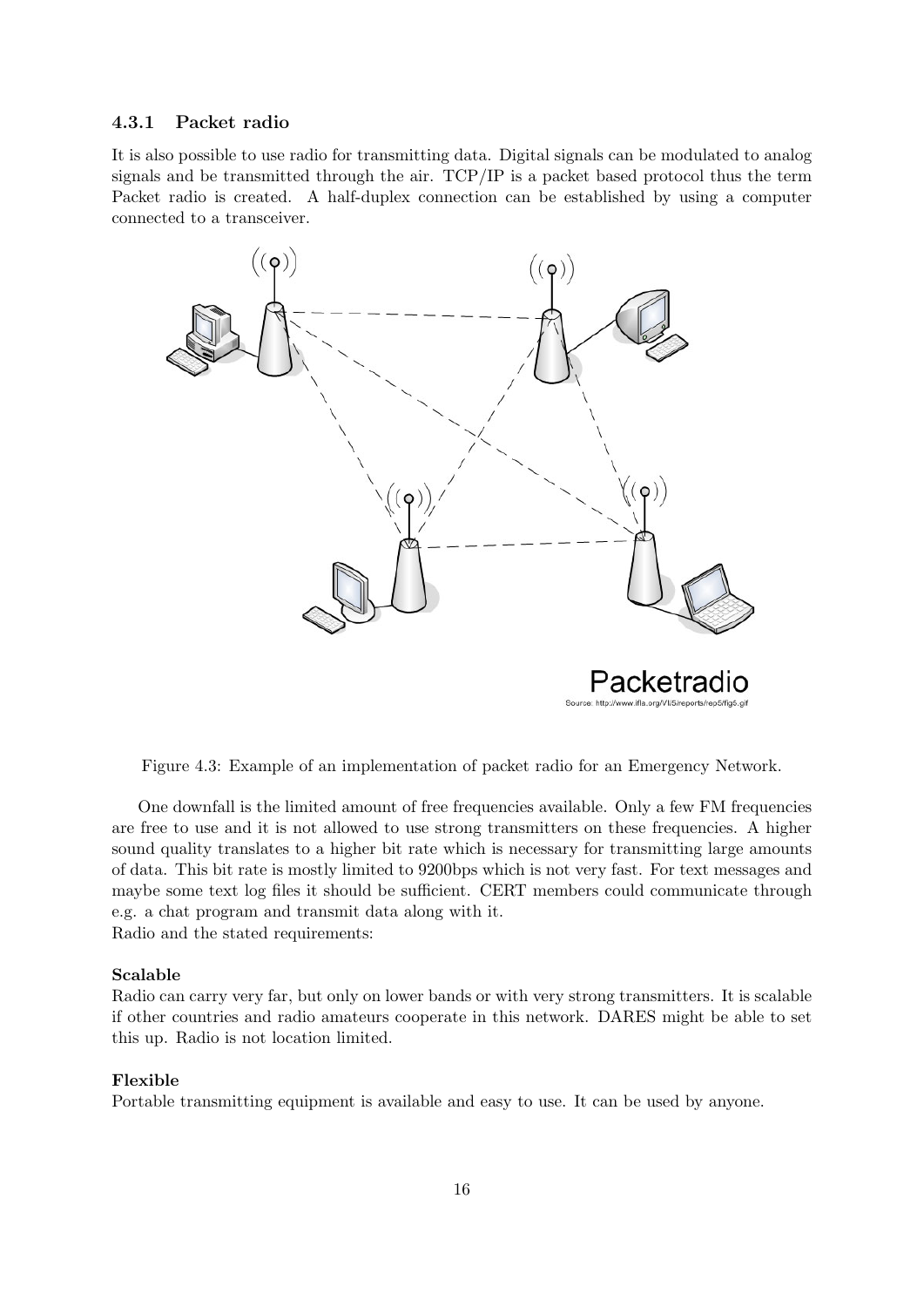### Affordable

Big transmitting masts are too expensive and clearance to use this kind of equipment is not easy to get. However, equipment which uses the lower band is affordable. Also radio amateurs are already equipped with these devices.

#### Available

The Emergency Network must always be available in case of an emergency. If the functioning of the network depends on volunteers, it might not be reliable. Also, volunteers might not be alerted fast enough to respond to a problem. This should be consulted with the radio amateurs.

#### Physically separated from the internet

Radio has absolutely nothing to do with the internet or internet technology if it is not used. Radio can support protocols like IP, but this can also be avoided by using other protocols.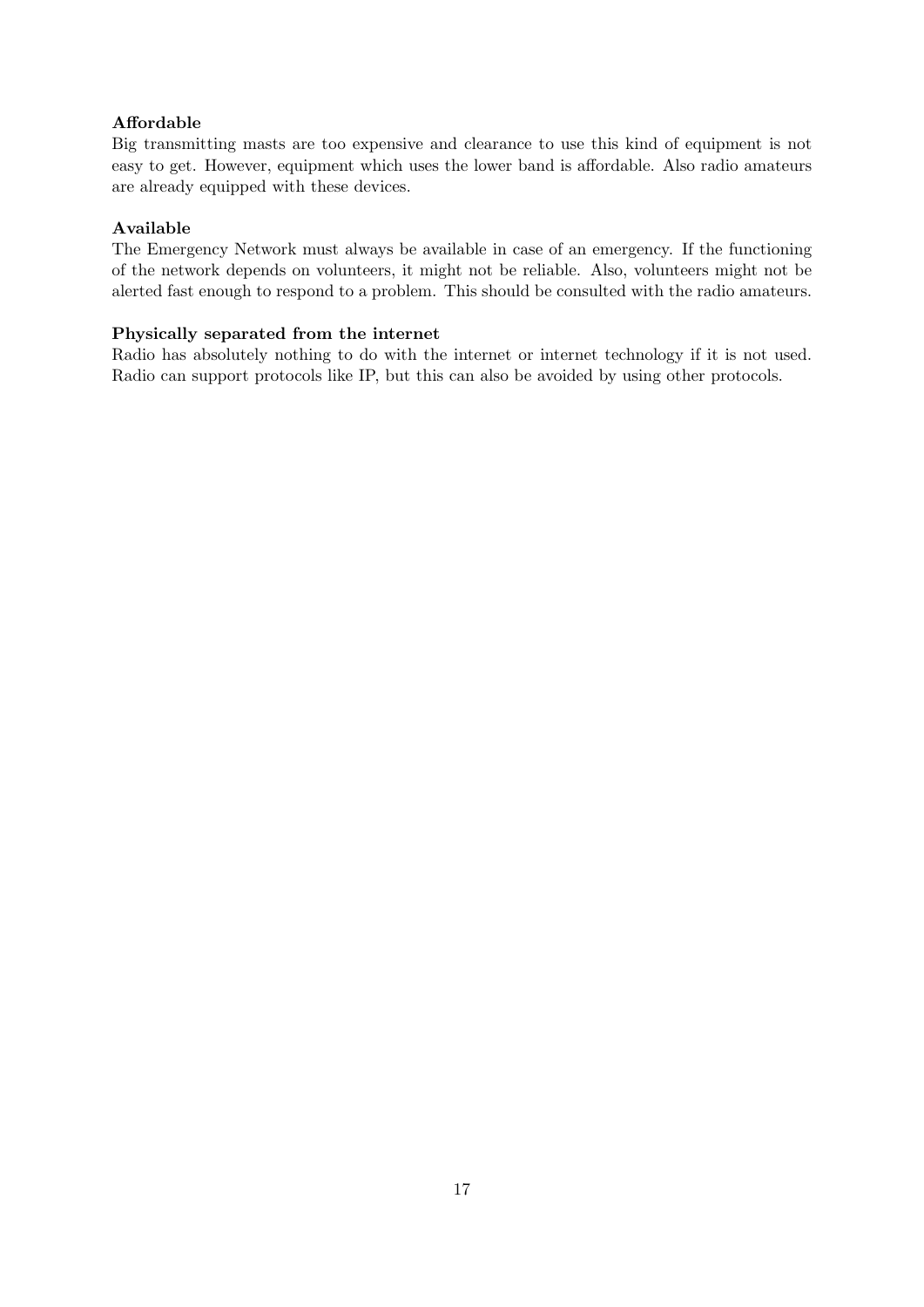## <span id="page-19-0"></span>4.4 Solution 4 – WiMAX

WiMAX (Worldwide Interoperability for Microwave Access) is not a technology, but a certification mark to equipment that meets the 802.16 standard specified by the WiMAX Forum. Its purpose is to establish a wireless link over a long distance. It is similar to Wi-Fi, but has a wider range. Like Wi-Fi, it uses free frequencies of the RF spectrum e.g. around 2.5 GHz, but this depends on the permission the nation has given. The RF spectrum is protected by the government and they have to give permission to use certain frequencies. This interferes with the adaptation of this technology.



Figure 4.4: Example of a WiMAX network infrastructure, based on masts and (mobile) computers

An international and even a national covering network are not yet available. This upcoming technology looks very promising because of its range and connection speed. 10-70Mbps is possible, but 70Mbps is only achieved at very short ranges. Still, it is far more superior to GSM services, for example. Commercial companies are currently conducting tests on how this technology can be used and how it is applicable to a large geographical area. For instance, the Dutch company isence is already building a WiMAX network, but its a long way from becoming nation covered. If WiMAX comes widely available to the public, it should be a very interesting solution for our problem. Of course we cant say how dependent this network will be on the Internet because that is the responsibility of the network operators. WiMAX and the stated requirements:

#### Scalable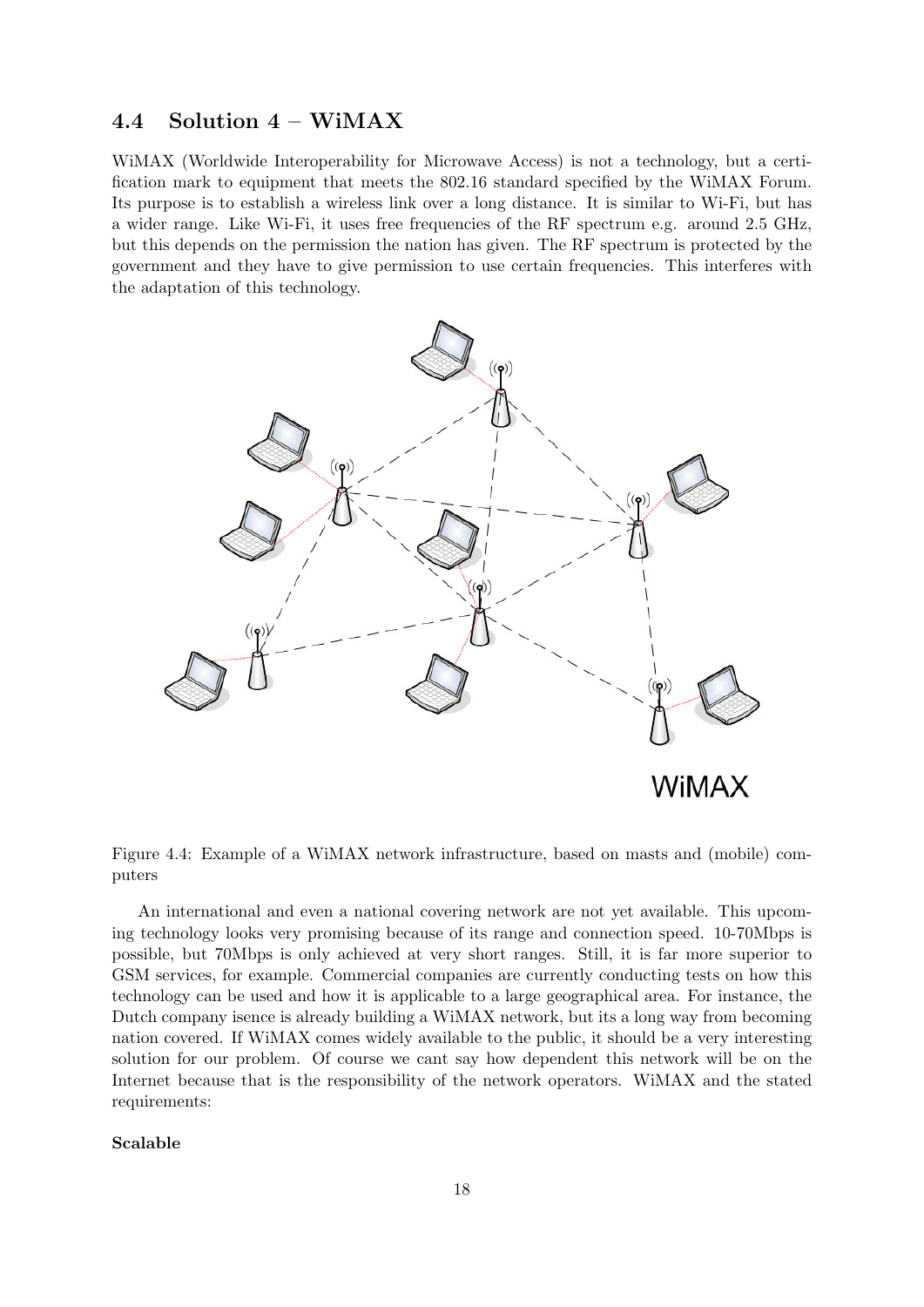WiMAX masts can be placed everywhere so it should be technically possible to limitlessly extend this network. It is possible to use WiMAX geographically independent if there are enough masts.

#### Flexible

For mobile CERT members, it should be possible to access the network like the GSM network today.

#### Affordable

Building your own WiMAX network is too expensive for our problem. If a commercial network comes available, it is more likely affordable.

#### Available

WiMAX masts should always have a backup power generator. This way, the network will never go down. If a WiMAX network is tied to the internet, it might also become unavailable in case of an incident. It is extremely important the network still functions if the internet becomes unavailable.

#### Physically separated from the internet

WiMAX can be separated from the internet, but likely it will be connected in such a way it will also fail in case of an incident. A WiMAX network without an IP protocol might not be cost-effective to setup[\[7\]](#page-28-6).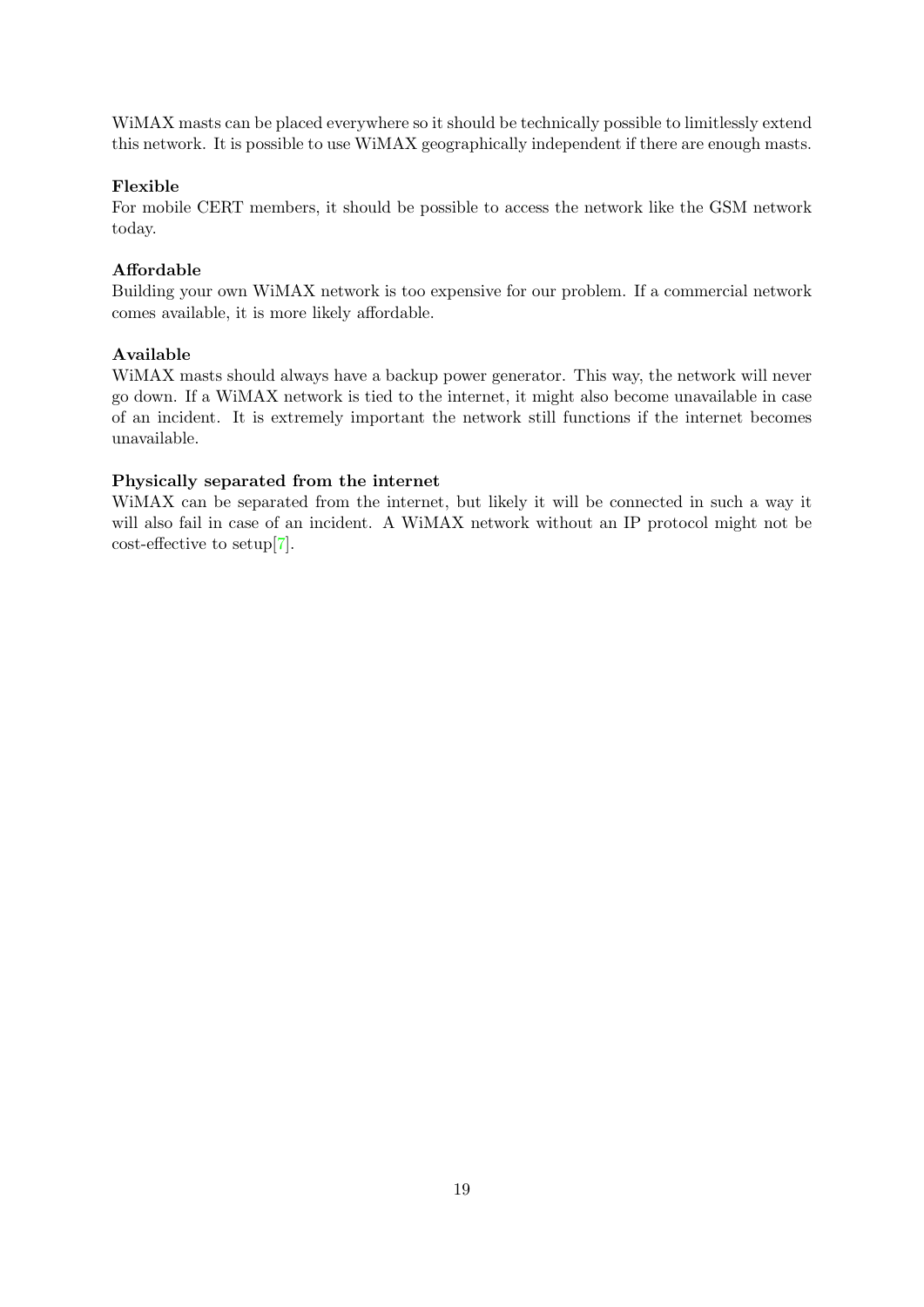## <span id="page-21-0"></span>4.5 Solution 5 – Satellite communications

Communication via satellites is possible since around the 1960s. Nowadays, two types of networks can be distinguished: LEO and GEO satellites.

Low Earth Orbit (LEO) satellites are up to  $1,500$  kilometers from the earth surface. These satellites are moving constantly around the earth. Geosynchronous satellites (GEO) are stationed at around 35,000 kilometers from the earth surface. Due to this altitude, the satellites are moving synchronously with the earth; the satellites never change location relatively to the earth.

GEO systems require antennas to be pointed directly towards a satellite, and are less effective in mobile use than LEO systems. Omni antennas are used at LEO systems. This type of antenna requires an 80% clear view of the sky. Globalstar and Iridium are LEO satellite networks. At this moment, the Globalstar network counts 68 satellites. In March 2007, 8 satellites will be added. Thuraya is a GEO satellite operator, which uses only one geosynchronous satellite<sup>[\[15\]](#page-28-12)</sup>.

Because of the coverage of the described networks, we will focus on the Globalstar network as a solution for an Emergency Network. The network is connected to the PSTN infrastructure, however it is independent of it.



Satellite communications

Figure 4.5: Example of communication by satellite.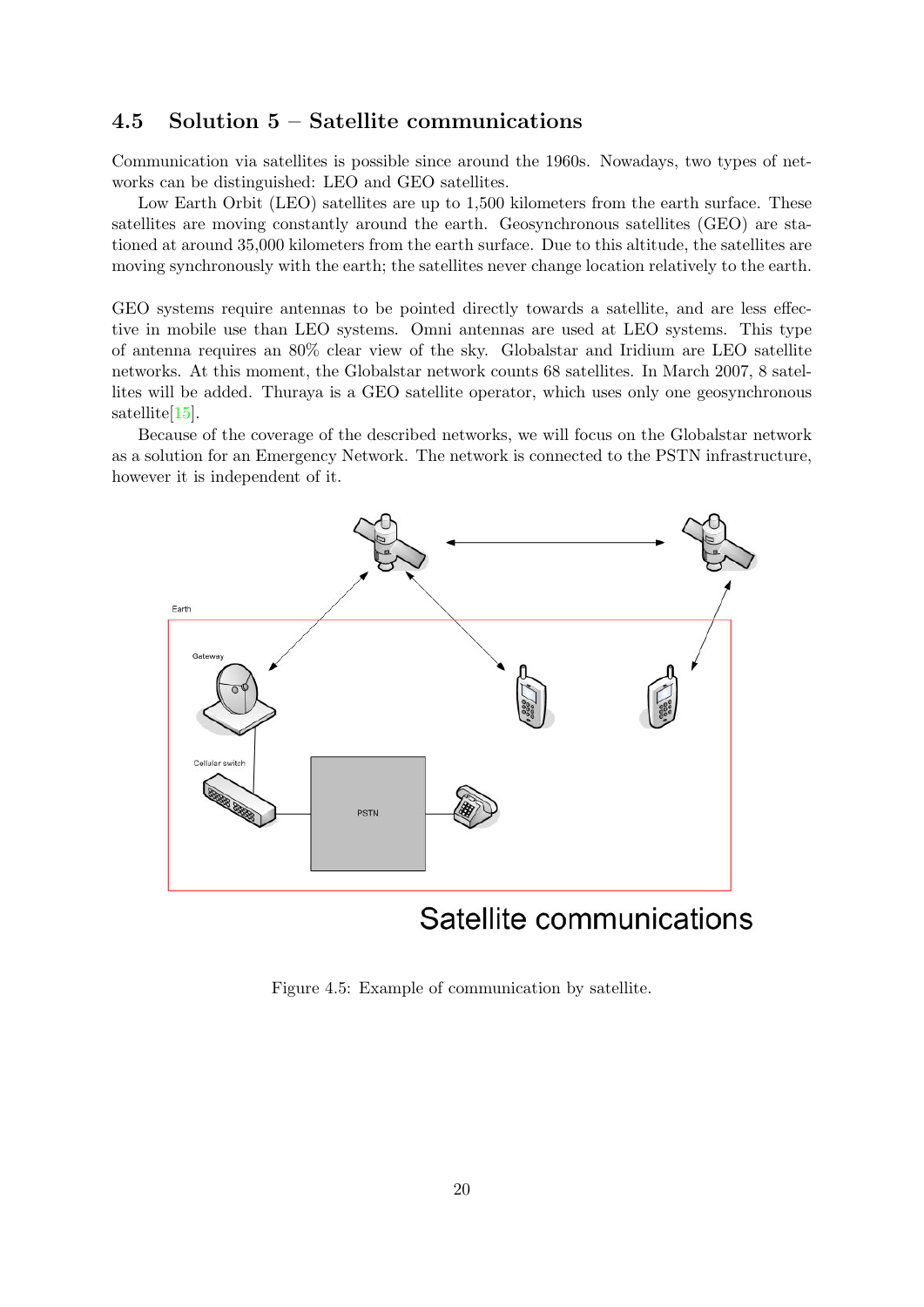#### Scalable

The Globalstar network is the only satellite network with worldwide coverage. Thuraya only offers satellite telephony in Europe and the Middle East. It is not possible to use Globalstar phones on the Thuraya network, or vice versa. Because of the small coverage of the Thuraya network, the Globalstar network is the best choice.

#### Flexible

With a satellite phone, it is possible to call from nearly all places on earth, as long as the phone has a clear view to the sky. For mobile CERT members, mobile satellite phones may be purchased.

#### Affordable

On the Globalstar network, the costs for a mobile satellite phone are EUR 1500 once. Per month a subscription fee of EUR 20 per connection will be charged by the operator. If the phone is not used, there are no additional costs. When calling, a fee of EUR 1 per minute will be charged.

#### Physically separated from the Internet

The satellite communications network is not depending on the Internet, however via some satellite devices – such as the Nera WorldPro 1000 – it is possible to access the internet. When the Internet (partially) fails, the satellite network stays available.

Available The satellite communications network is always available. However, in times of war, an enemy may interfere with the satellites, making communications impossible. Satellite communications also can be shut down by the operator. When using satellite telephones as devices for a CERT Emergency Network, alternative power sources must always be available in case of total power loss.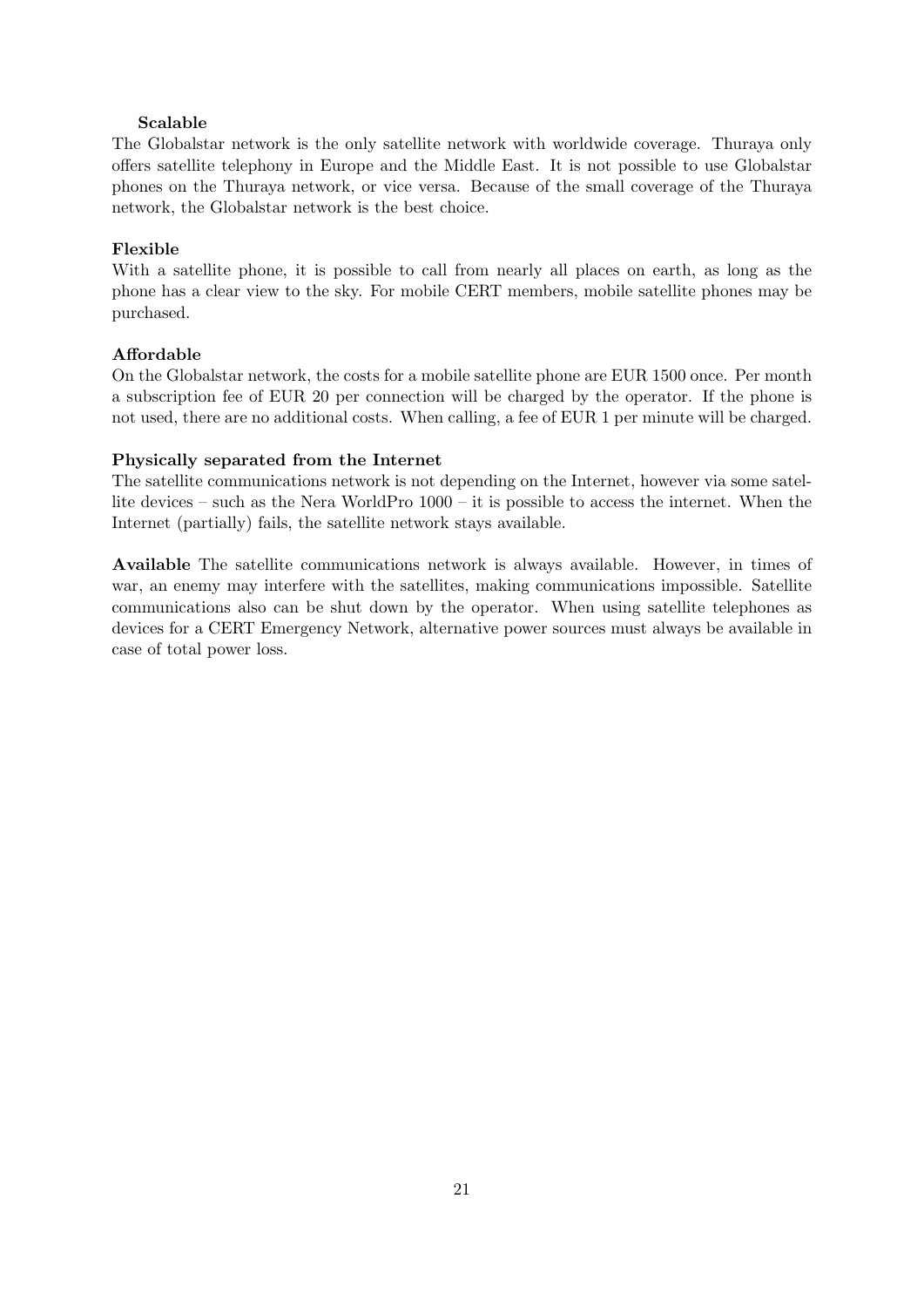# <span id="page-23-0"></span>Solution direction

By listing all requirements per solution, the best solution can be chosen from all described technical solutions.

## <span id="page-23-1"></span>5.1 TETRA

The TETRA network infrastructure is very flexible. The network is completely suitable for mobile units. However, the flexibility is based on the network coverage. This coverage needs a large number of masts. Building an own TETRA network is too expensive. The current pricing of units and subscription fees are unknown. The scalability of this network type is very poor, as agreements have to be made with other countries to place the necessary extra ground masts.

### <span id="page-23-2"></span>5.2 KPN National Emergency Network

The KPN National Emergency network is cost-effective, easy to install - as it is like a normal PSTN phone line - but not very scalable. Other countries do not have a separated network like this one. The KPN Emergency Network is also not flexible; there is no possibility to connect mobile units to this network. Furthermore, the Emergency Network moves to IP technology, which is as vulnerable to a security incident as the All-IP PSTN network. This option might be a good solution at the present time, but as KPN has stated it moves to an all IP network by end 2007.

### <span id="page-23-3"></span>5.3 Radio

Radio can in theory be very scalable, but this is limited to the number of volunteers that can manage a node in the network. This is not easily done, especially international. Therefore the scalability is not very good. However, it is always available and is a completely separated network. The drawback of being not very scalable is too big to choose this method. Radio networks are depending on the effort amateurs put in it. However, for an Emergency Network, it is not the intention to rely completely on professional amateurs; the availability is not guaranteed by this people.

Packet radio might be too slow to be usable because of its low data rate (9600bps max with a good FM signal) and it is not usable for point-to-point voice transmission. However, if all the requirements were met, it might have been a good alternative even if you only can use text messages.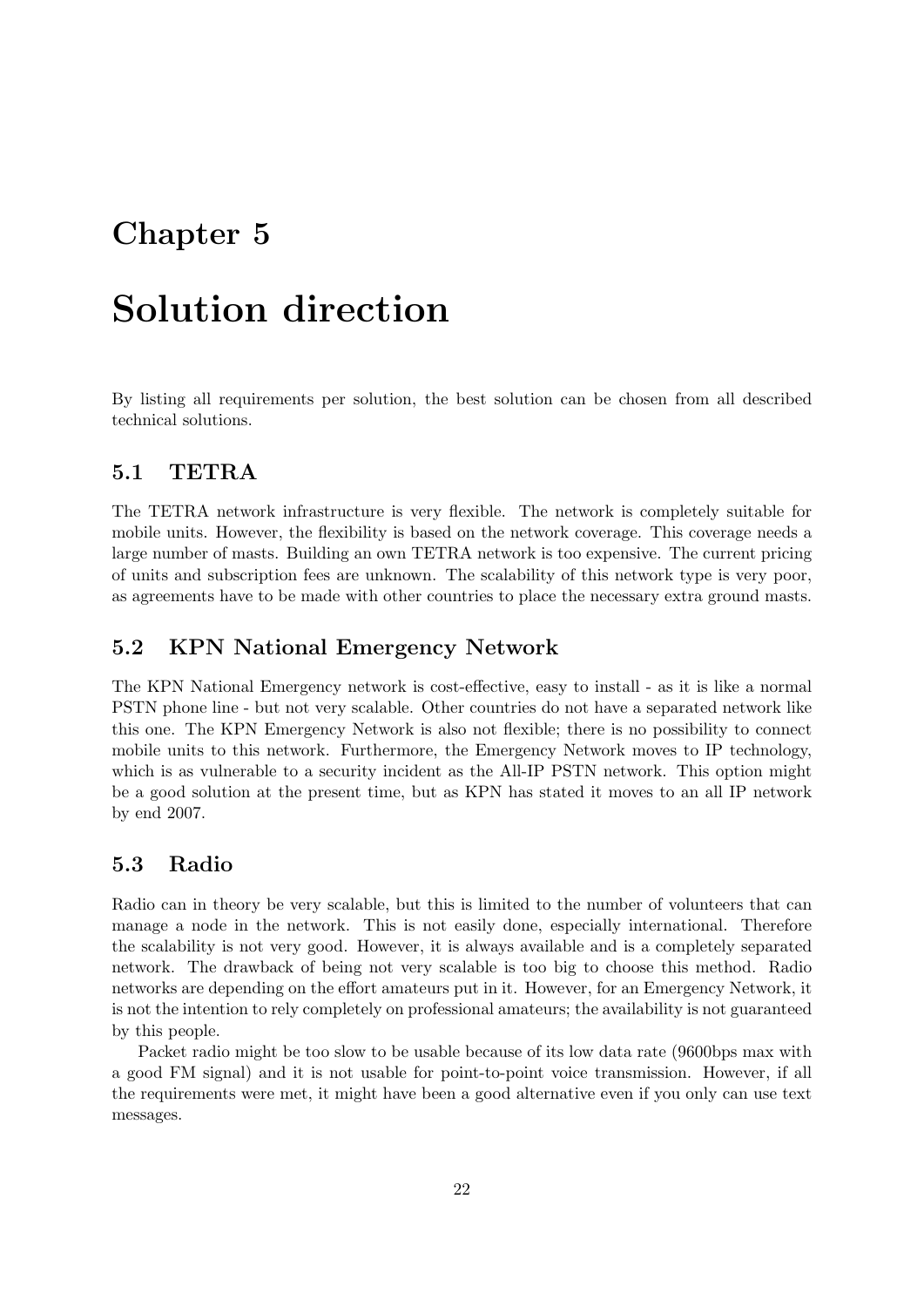### <span id="page-24-0"></span>5.4 WiMAX

WiMAX is an upcoming technology and not widely implemented. Therefore it is not useable at the present time. You can set up your own network, but this is too expensive; the distance of the signal is limited, so you need a lot of masts to cover large areas. It is expected the commercial networks which will come available are based on IP technology as it will likely be used for internet access on mobile devices. WiMAX is for this reason not a separated network and thus not a viable option.

#### <span id="page-24-1"></span>5.5 Satellite communications

Communication by satellites is very scalable; the satellites of the Globalstar network cover almost the complete earth. Also, this way of communication is very flexible. Mobile units can access the satellites, and new connections to the network can be made quickly. The price of satellite (mobile) phones and their subscription fees for accessing the network are reasonable, see chapter Satellite communications. The satellite operator is completely independent of the internet. There is a link between the satellite network and the Internet, however the satellites are not relying on the IP protocol themselves. The satellites network is always available; only during war, satellites might be disabled.

|                      | <b>Scalable</b>          | <b>Flexible   Affordable</b> | <b>Separated network   Available</b> |  |
|----------------------|--------------------------|------------------------------|--------------------------------------|--|
| <b>TETRA</b>         |                          | --                           |                                      |  |
| <b>KPN Emergency</b> |                          |                              |                                      |  |
| <b>Network</b>       | $\overline{\phantom{0}}$ |                              |                                      |  |
| Radio                |                          |                              |                                      |  |
| <b>WiMAX</b>         |                          |                              |                                      |  |
| <b>Satellite</b>     |                          |                              |                                      |  |

The following table represents the final score per solution of all stated requirements.

Figure 5.1: Final scores per solution per requirement. Scale from  $-$  to  $++$ , where 0 is neutral.

Because communication by satellites matches all of our requirements, this is the best technical solution available at this time. In order to use this solution, every one who has to communicate in case of an emergency has to have a satellite phone unit either mobile or a ground unit. In a future communication plan, all phone numbers are listed and this is updated frequently. This plan also contains procedures, which have to be executed during an emergency. This way a CERT member can always contact a member of another CERT who also has a connection to the Emergency Network.

## <span id="page-24-2"></span>5.6 Example of satellite communications as an Emergency Network

An Emergency Network can be established using satellite communications. Via satellites, pointto-point communication is possible. Additionally, the network meets all of our requirements. In the section Organizational problems, we described the absence of a communication structure between CERTs in case of an emergency.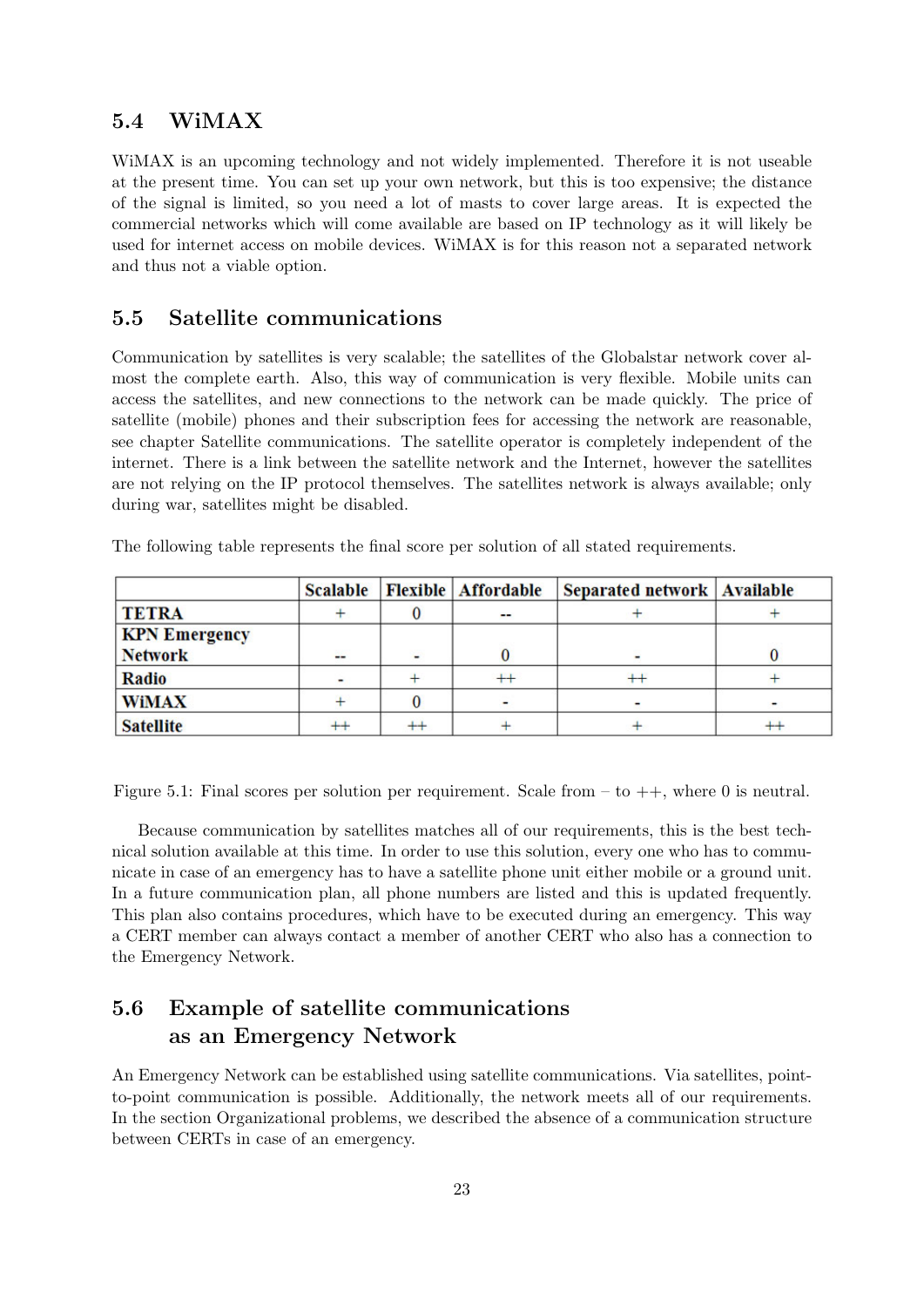For this example, the communication between SURFnet-CERT and SURFnet NOC in case of an emergency will be described. In case of a serious network failure, a SURFnet-CERT member can use his mobile satellite phone unit to call a NOC employee who also has a unit. If necessary, both parties can contact other CERTs connected to the Emergency Network to solve the problem, see figure 5.2; the figure is simplified, not all CERTs are represented. The procedure of contacting and the phone numbers are stored in a communication plan.



Figure 5.2: Communication in an Emergency Network, simplified. Black arrows represent real communication, grey arrows represent possibilities to communicate

For every arrow in figure 5.2, an entry in the communication plan is needed. This clarifies who to call (procedure) and which number is linked to which CERT.

Next, we describe the costs of an implementation of satellite communication for 6 mobile units. EUR 1.500 per CERT makes a total EUR 9.000 total non-recurring costs. Per month, EUR 20 per CERT is charged. This makes a total of EUR 1.440 per year. In case the Emergency Network is used, the costs of calling by satellites phone are EUR 1 per minute.

## <span id="page-25-0"></span>5.7 Proof of Concept

Setting up satellite a Proof of Concept (PoC) of satellite communication is too expensive for this limited project. However, we made some test calls with mobile satellite phones supplied by K.S.C. The quality of the conversations turned out to be good and the delay of calling by satellite was negligible in comparison to GSM telephony.

### <span id="page-25-1"></span>5.8 Implementing a satellite Emergency Network

To deploy an Emergency Network, the following steps have to be taken:

- 1. Organize a meeting with at least 2 CERTs
- 2. Create agreements on how the network is set up
- 3. Describe these agreements in a communication plan
- 4. Connect all participating CERTs to the satellite network
- 5. Add all CERT names and numbers to the communication plan
- 6. Update and distribute the communication plan on a frequent basis

7. Get more CERTs interested to participate in the arisen Emergency Network; start again at step 1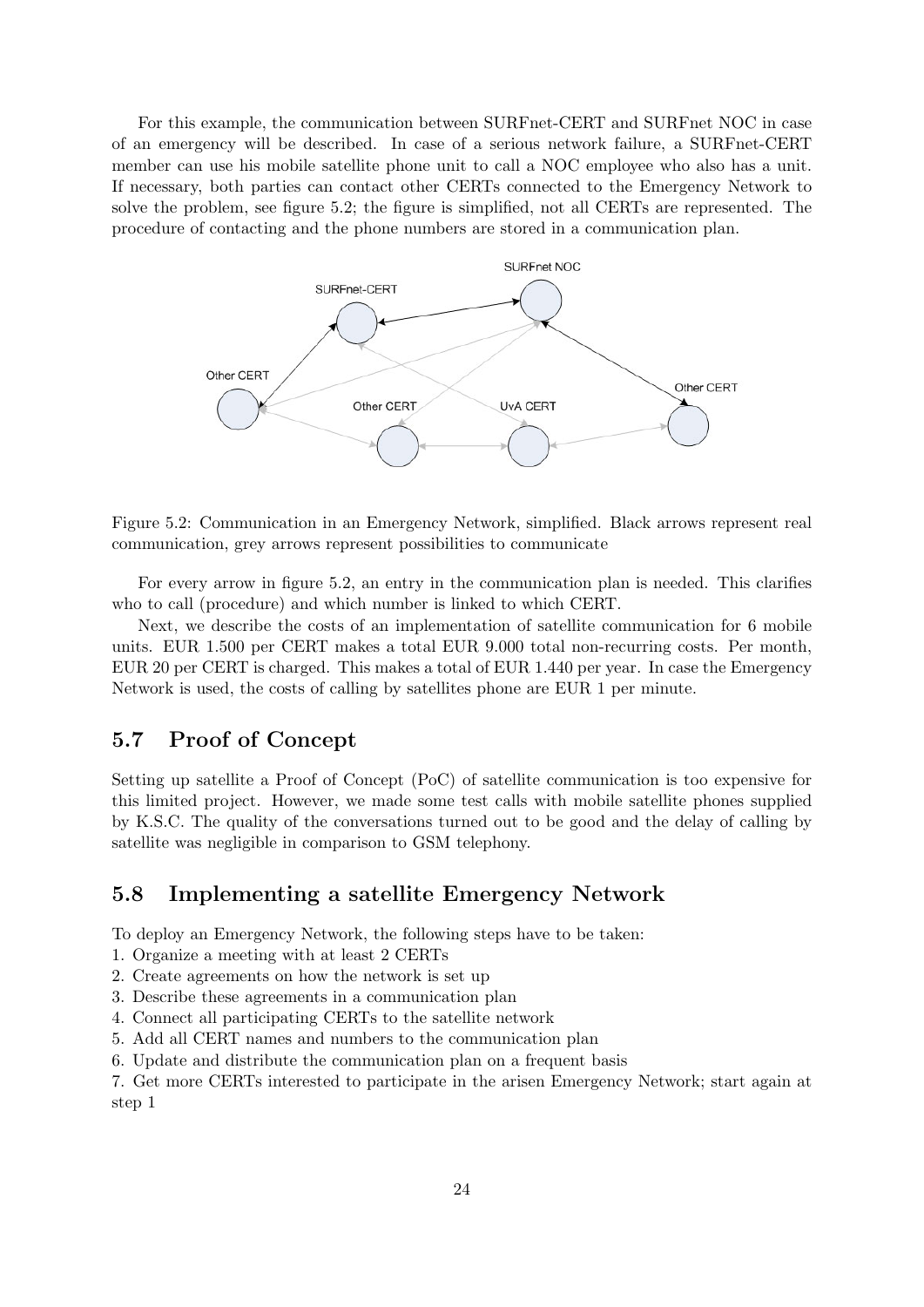# <span id="page-26-0"></span>Conclusion

Which ways of communication can be used for the CERTs for mutual communication when the regular communications network (Internet) fails?

After examining all possible solutions for an Emergency Network, our conclusions are the following. Communication can be done best with satellite communication, which is a completely separated network and the network is always worldwide available. Because there is no communication structure agreed between CERTs in case of (partial) failure of the Internet, a communication plan is needed. This plan must contain all procedures and (mobile) satellites phone numbers of the participating CERTs.

## <span id="page-26-1"></span>6.1 Recommendations

In order to successfully deploy the solution, first a few CERTs have to implement this technology. Hence, if one sheep leaps over the ditch, all the rest will follow. Other CERTs will notice the existence of the Emergency Network and may join it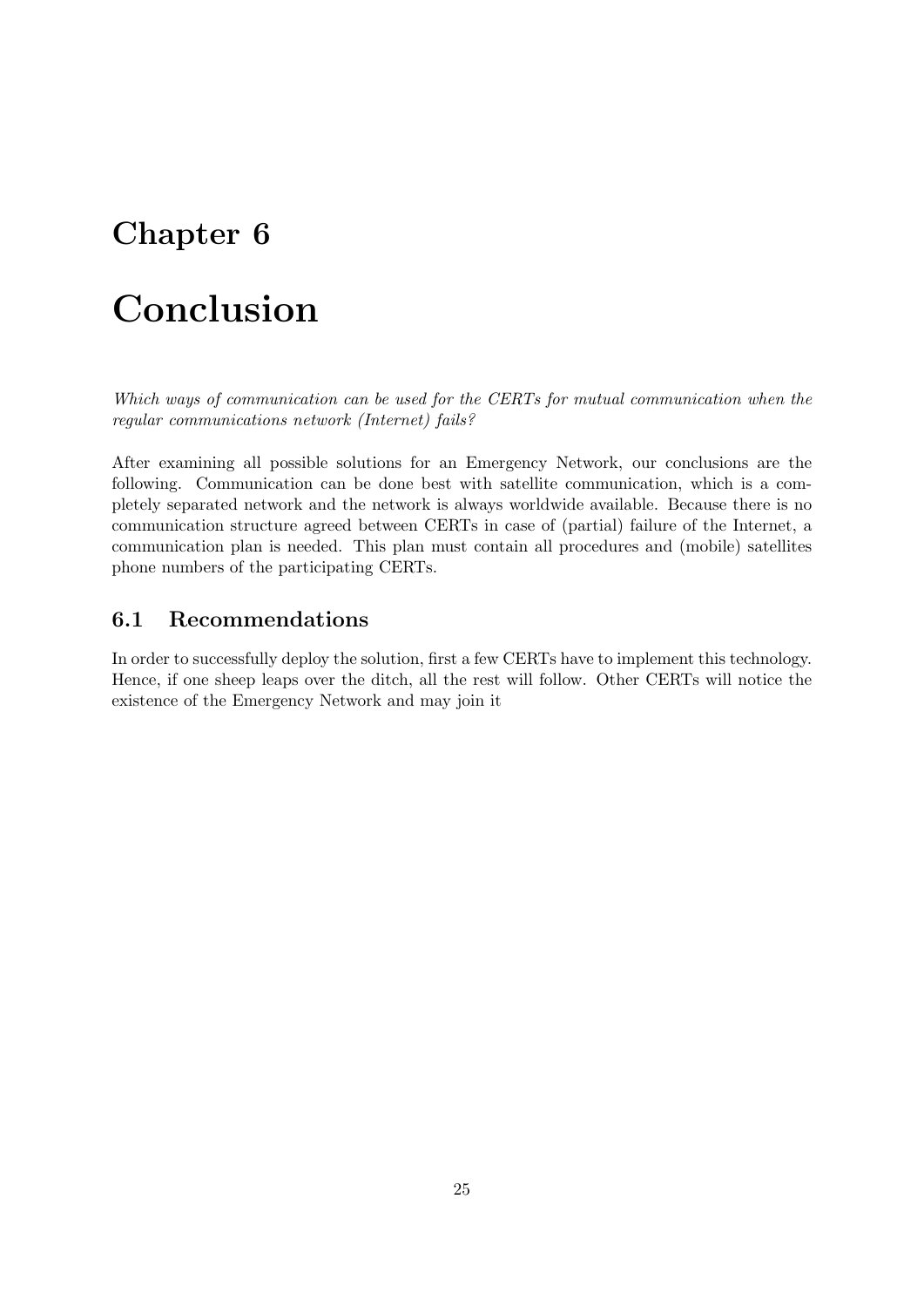# <span id="page-27-0"></span>Future Work

During this project we researched different technical solutions which may or may not be usable for an Emergency Network.

Implementing an Emergency Network requires a communication plan which is agreed on by all CERTs who participate in this network. This requires more research which was not part of this project. CERTs should also address this problem as it is not a priority at this moment; this requires arrangements with other CERTs.

Other technical solutions like WiMAX should also be further researched on their potential. It is possible this proves to be a better and cheaper solution in the future when it becomes widely available. In the case of building an Emergency Network on WiMAX technology, CERTs should realize this is an IP network, with the danger the network is probably not completely separated from the internet.

Another possibility is opening a dialog with amateur radio societies on how they can help establish communications if the regular methods are unavailable. However, amateurs may not be a good alternative for an always-available satellite network. Notice that crossing the oceans may need satellite communications in the end, when using packet radio technology.

The security of the solution has to be researched. This is part of the implementation of the solution, which is not part of this research. CERTs should evaluate if the Emergency Network must be secured and which requirements are needed.